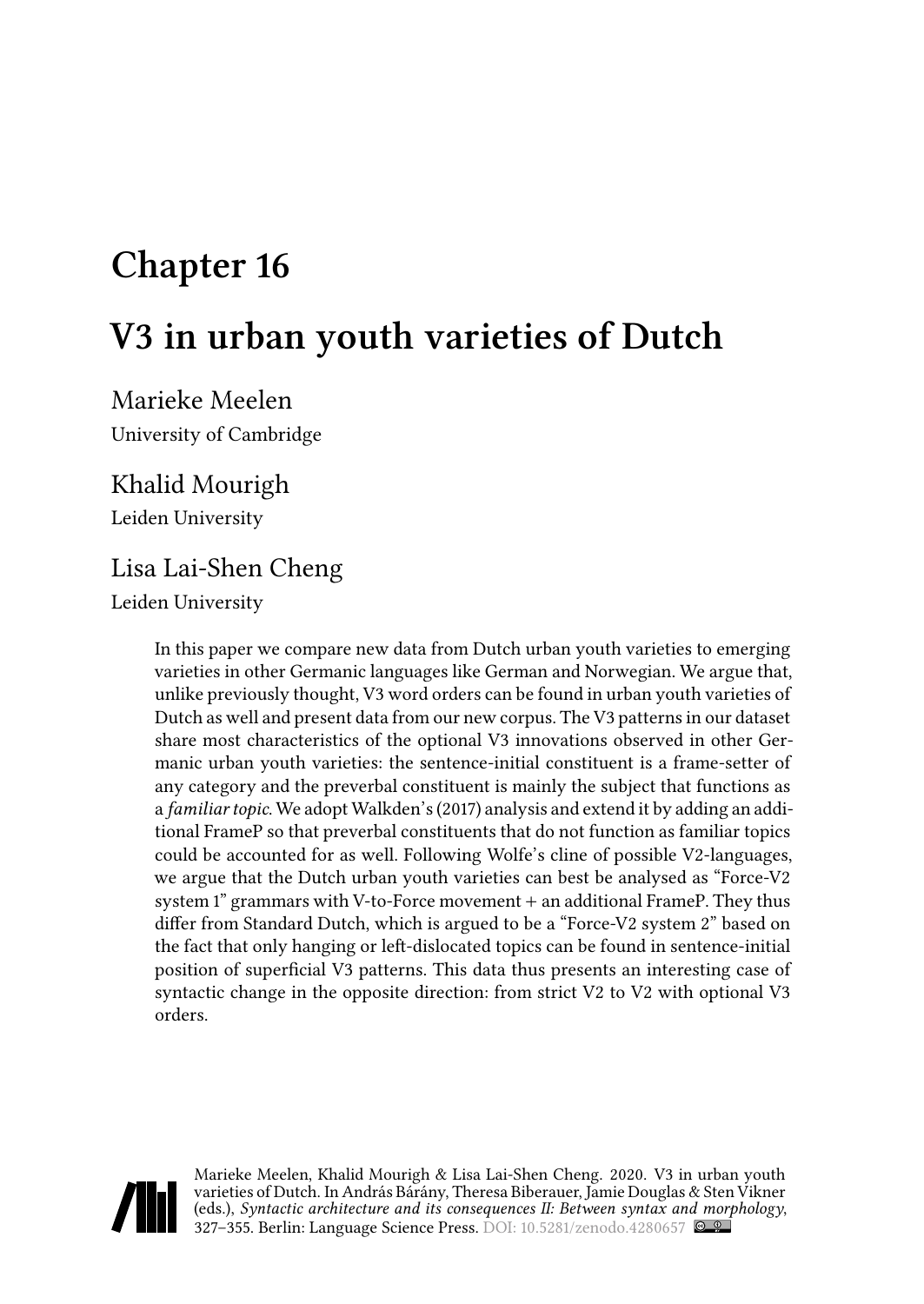# **1 Introduction**

Main clauses in Modern Dutch are characterised by the verb-second (V2) constraint (cf. [Zwart 1997](#page-28-0)). Just like in Modern German and Scandinavian languages, the finite verb linearly follows a variety of sentence-initial constituents, as shown in [\(1](#page-1-0)) for subjects, objects and adjuncts.<sup>1</sup>

- <span id="page-1-0"></span>(1) Standard Dutch
	- a. Ian *vierde* Ian celebrated his birthday yesterday zijn verjaardag gisteren.
	- b. Zijn verjaardag *vierde* His birthday celebrated Ian yesterday Ian gisteren.
	- c. Gisteren *vierde* Yesterday celebrated Ian his birthday Ian zijn verjaardag. 'Ian celebrated his birthday yesterday.'

<span id="page-1-1"></span>All three options are grammatically correct in Standard Dutch, but the choice of sentence-initial constituent is pragmatically conditioned. Verb-third (V3) orders as seen in the English translation of example [\(1c\)](#page-1-1), are not allowed in Standard Modern Dutch:

(2) Standard Dutch

\*Gisteren Ian *vierde* yesterday Ian celebrated his birthday zijn verjaardag. Intended: 'Ian celebrated his birthday yesterday.'

Recently, some varieties of Germanic V2 languages have been reported to exhibit V3 orders alongside the standard V2 patterns (see, among others, [Freywald et al.](#page-26-0) [2015,](#page-26-0) [Wiese 2013,](#page-27-0) [Wiese & Rehbein 2016](#page-28-1) and [Walkden 2017\)](#page-27-1). These new Germanic varieties have emerged in multilingual settings in large cities in various countries in Europe.<sup>2</sup> Various examples of these unexpected V3 or XSV orders in these

<sup>1</sup>Throughout this article the inflected verbs in the examples will be indicated in *italics*. Unless specified otherwise, all examples are from a small corpus of a Dutch urban youth variety compiled by Khalid Mourigh in 2013–2017, recorded in Gouda (see also §[2](#page-4-0) and the Appendix).

 $2$ The term "urban youth varieties" will be used for these varieties of Dutch throughout this paper, because it has the least pejorative connotation and it captures the sociolinguistic characteristics of being spoken by young people in urban, multilingual settings. Other terms for these varieties of Danish, Norwegian, Swedish and German, such as "ethnolect", "multiethnolect", "Kiezdeutsch" ('neighborhood German') or "Kebab Norwegian" are problematic because they do not characterise the exact nature of the varieties and often have strong derogatory overtones (cf. [Walkden 2017;](#page-27-1) [Aarsæther 2010\)](#page-25-0).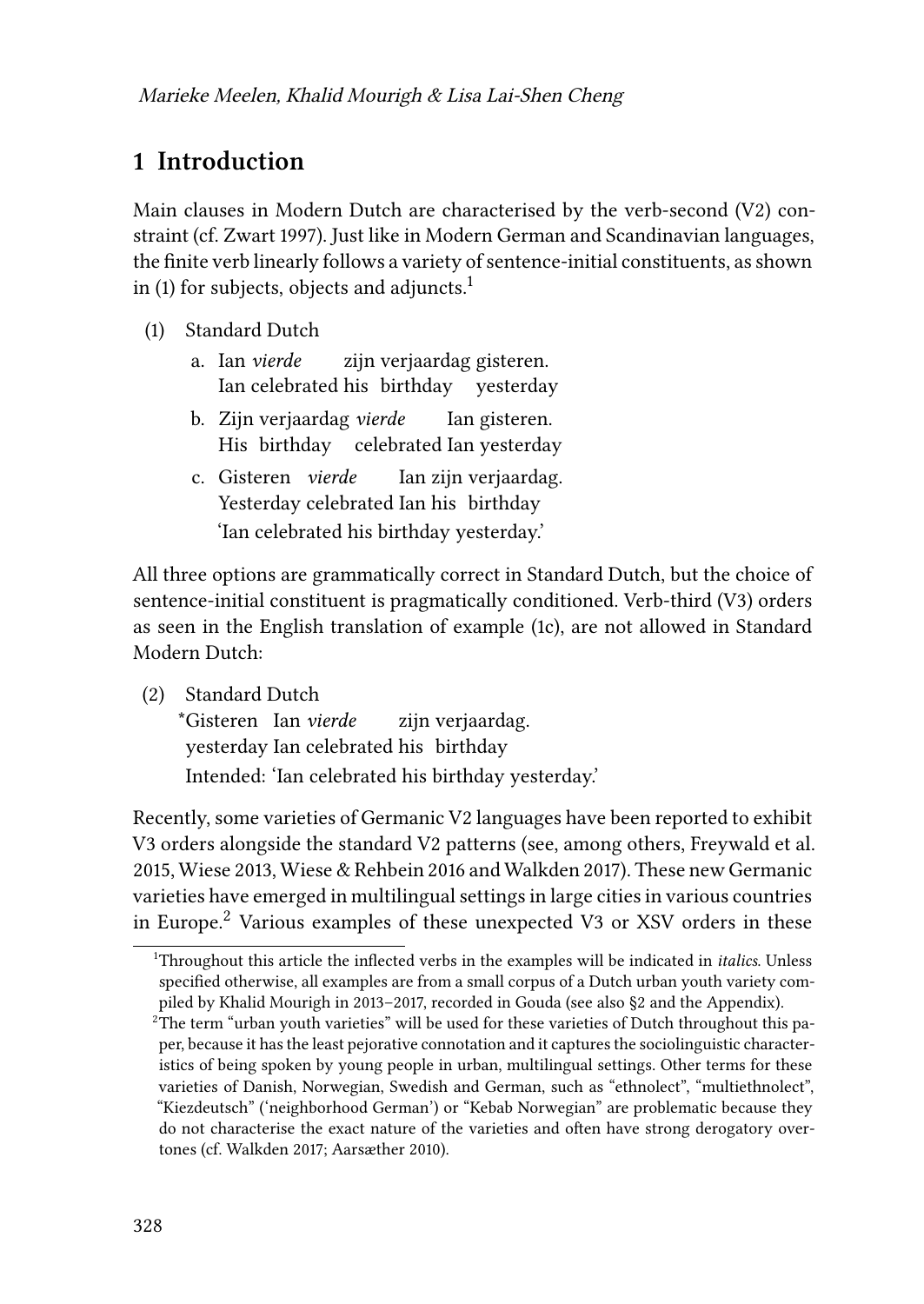languages that usually exhibit the V2 constraint have been cited by [Freywald et](#page-26-0) [al. \(2015\)](#page-26-0) and [Walkden \(2017\):](#page-27-1)<sup>3</sup>

- (3) a. German urban youth variety [\(Wiese 2009:](#page-27-2) 787) morgen ich *geh* Arbeitsamt tomorrow I go job.centre 'Tomorrow I will go to the job centre.'
	- b. Norwegian urban youth variety [\(Opsahl 2009](#page-27-3): 133) nå de *får* betale now they get pay 'Now they have to pay.'
	- c. Danish urban youth variety [\(Quist 2008:](#page-27-4) 47) normal man *går* på ungdomsskolen usually one goes to youth.club 'Normally you attend the youth club.'
	- d. Swedish urban youth variety [\(Ganuza 2008:](#page-26-1) 53) då then everyone started hate her alla *börja(de)* hata henne 'Then everyone started hating her.'

[Appel \(1984\),](#page-25-1) [Appel & Muysken \(1987](#page-25-2): 91) and [Schwartz & Sprouse \(2000\)](#page-27-5) have reported that adult L2 learners of Dutch produce adverb-subject-verb orders (XSV or AdvSV) as well:

(4) Dutch L2 learner [\(Appel 1984\)](#page-25-1) En dan hij *gaat* weg. and then he goes away 'And then he goes away.'

<sup>&</sup>lt;sup>3</sup>Since the preverbal constituent is usually the subject of the sentence, [Freywald et al. \(2015\)](#page-26-0) refer to them as "XSV" with any type of constituent "X" preceding the subject and the verb. In our present corpus, we only find preverbal subjects as well. [Walkden \(2017\),](#page-27-1) however, presents some examples of light adverbials in the German urban youth variety "Kiezdeutsch". The lack of light adverbials like *hier* 'here' and *da* 'there' in our present corpus is presumably the result of our small dataset rather than the result of a structural restriction. The Dutch adverbs (*hier* and *daar*) are functionally equivalent to their German counterparts and we therefore have no reason to assume urban varieties of Dutch differ in this respect from Kiezdeutsch. The Dutch urban dialect could in theory be different, however. Therefore, we continue to use the term "V3" to refer to these innovative word order patterns.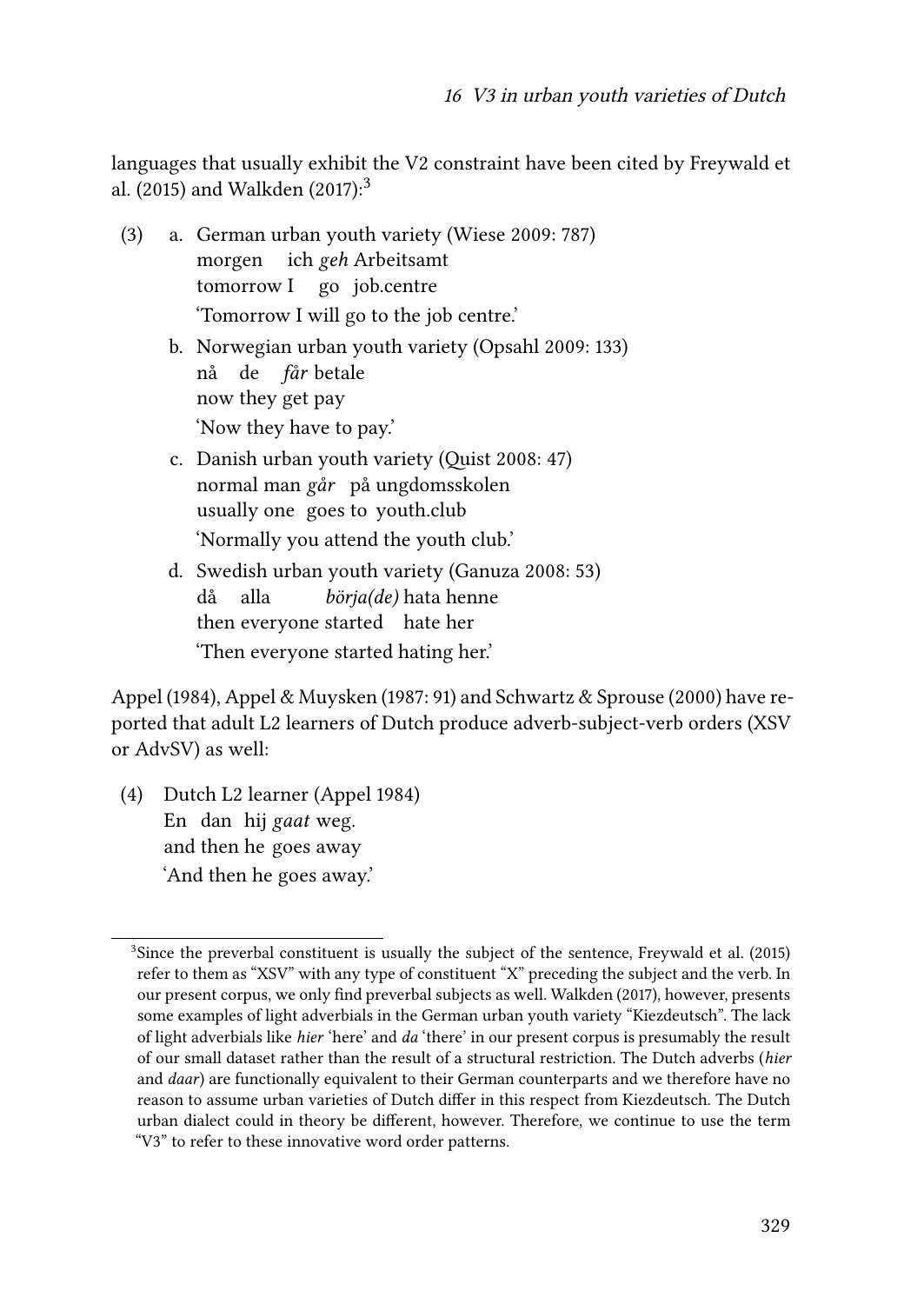However, according to [Freywald et al. \(2015\),](#page-26-0) there are very few violations of the V2 constraint found in three case studies of Dutch they examined: bilateral interviews with a mixed groups of young people from Lombok([Cornips 2002](#page-25-3)), interviews with four male adolescents of Surinamese, Creole descent [\(Cornips](#page-25-4) [& De Rooij 2013\)](#page-25-4) and in- and out-group conversations in the classical Labovian method with speakers from a Dutch, Moroccan–Dutch, and Turkish–Dutch background. The only three examples are the following (cited by [Freywald et al. 2015](#page-26-0): 86–87):

- (5) a. Utrecht/TCULT corpus, Badir toen we *hadden* eerst twee autos then we had first two cars 'Then, we first had two cars (and later only one).'
	- b. Utrecht/TCULT: Badir daarom ik *heb* dat probleem niet that's why I have that problem not 'That's why I don't have that problem.'
	- c. Adam-Nijmegen/etnolects project: Hassan, see [Lukassen \(2011\)](#page-26-2) daarom that's why the Netherlands is not really more like eh Nederland is niet echt meer van eh 'That's why the Netherlands is no longer more like eh …'

They conclude from this that the Dutch urban youth variety, unlike its V2 neighbours in Germany, Denmark, Norway and Sweden, "does not allow loosened grammatical restrictions in respect to the XSV order" [\(Freywald et al. 2015:](#page-26-0) 88).

In this article we first present new data from a Dutch urban youth variety spoken by Dutch teenagers with a Moroccan heritage in Gouda ([§2](#page-4-0) and§[3\)](#page-5-0). We argue that these new data show that this Dutch urban youth variety indeed exhibits violations of the strict V2 constraint. V3 orders are attested in our dataset and we suggest this is an indication that Dutch urban youth varieties show the same characteristics as their Germanic neighbours (§[3\)](#page-5-0). We then proceed to consider these V3 orders in their syntactic context. Although our present dataset is still quite limited, we will present a tentative synchronic analysis, elucidating this optional variation in the context of the Standard Dutch C-domain (§[4.1](#page-14-0)). We then sketch a possible scenario of language change and how this relates to the diachronic analyses that have been proposed for this phenomenon in other Germanic urban vernaculars (section §[4.2](#page-17-0)). Finally, we define some areas of future work, based on the need for different types of data collection and other syntactic deviations from Standard Dutch that affect the C-domain (§[5](#page-22-0)).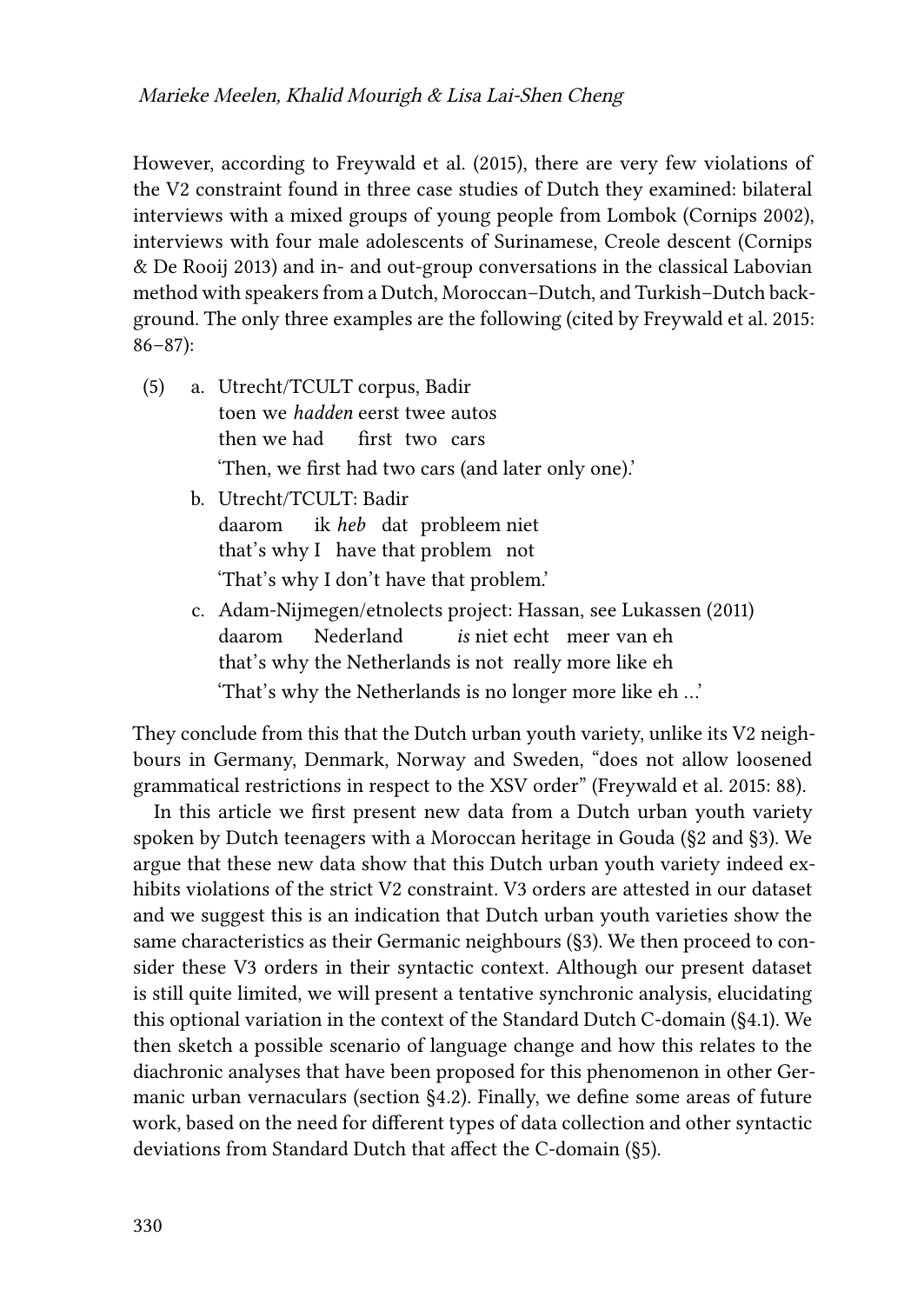### <span id="page-4-0"></span>**2 Linguistic setting**

The present study is based on a corpus of oral interviews conducted by one of the authors with Moroccan Dutch teenagers in Gouda. Gouda, which is a rather small city with 71,105 inhabitants, has the largest Moroccan Dutch population in the Netherlands with 6,892 members. About half of the Moroccan population in Gouda belong to the second generation, meaning that they were born in the Netherlands and have at least one parent who was born in Morocco. According to the people interviewed in Gouda, most members of the local Moroccan Dutch community originate from the region of Nador in North Morocco, more specifically from Ayt Said, making this linguistically a tight-knit group.

This means that a large percentage of its members have Riffian Berber as their heritage language (98.5% of the population of the countryside of Ayt Said speaks Tarifiyt Berber $^4$ ). Dialectal Arabic also plays an important role as a lingua franca in general. While it is not used for everyday communication, Standard Arabic still plays an important role in religious life and in the media. People who were born and raised in the Netherlands primarily use Dutch in daily life (already in the 1980s, cf. [De Ruiter 1989\)](#page-25-5). With their parents they often speak Berber or (dialectal) Arabic, or they code-switch between one of these languages and Dutch. Therefore, Berber and Arabic can be considered heritage languages (cf. [Montrul](#page-26-3) [2016\)](#page-26-3).

The total corpus consists of roughly thirteen hours of interviews with thirtyone people (see the Appendix for a full overview of speaker codes we use in our examples, including interview settings and language backgrounds, based on [Mourigh 2017](#page-26-4)). The interviews were conducted in groups of at least two people with the interviewer always present. All interviews were conducted with male teenagers except for two teenage girls who have the same ethnic background. The teenagers share a similar socio-economic and educational background. At the time of recording they either attended secondary school (VMBO) or lower vocational training (MBO). The interviews were conducted at different places in informal settings such as the hallway of a sports club, a cultural centre, close to the school and in the town centre. All interviews were conducted in Dutch with occasional code-switching to Berber or Arabic.

The interviews inevitably suffer from the observers' paradox, and even though the interviewer shares the ethnic background of the interviewees, he does not share other characteristics such as age and place of residence. The interviewer

<sup>&</sup>lt;sup>4</sup>Statistics from <www.hcp.ma>, last accessed on 13 December 2017. Tarifiyt Berber is one of the three major Berber languages spoken in Morocco.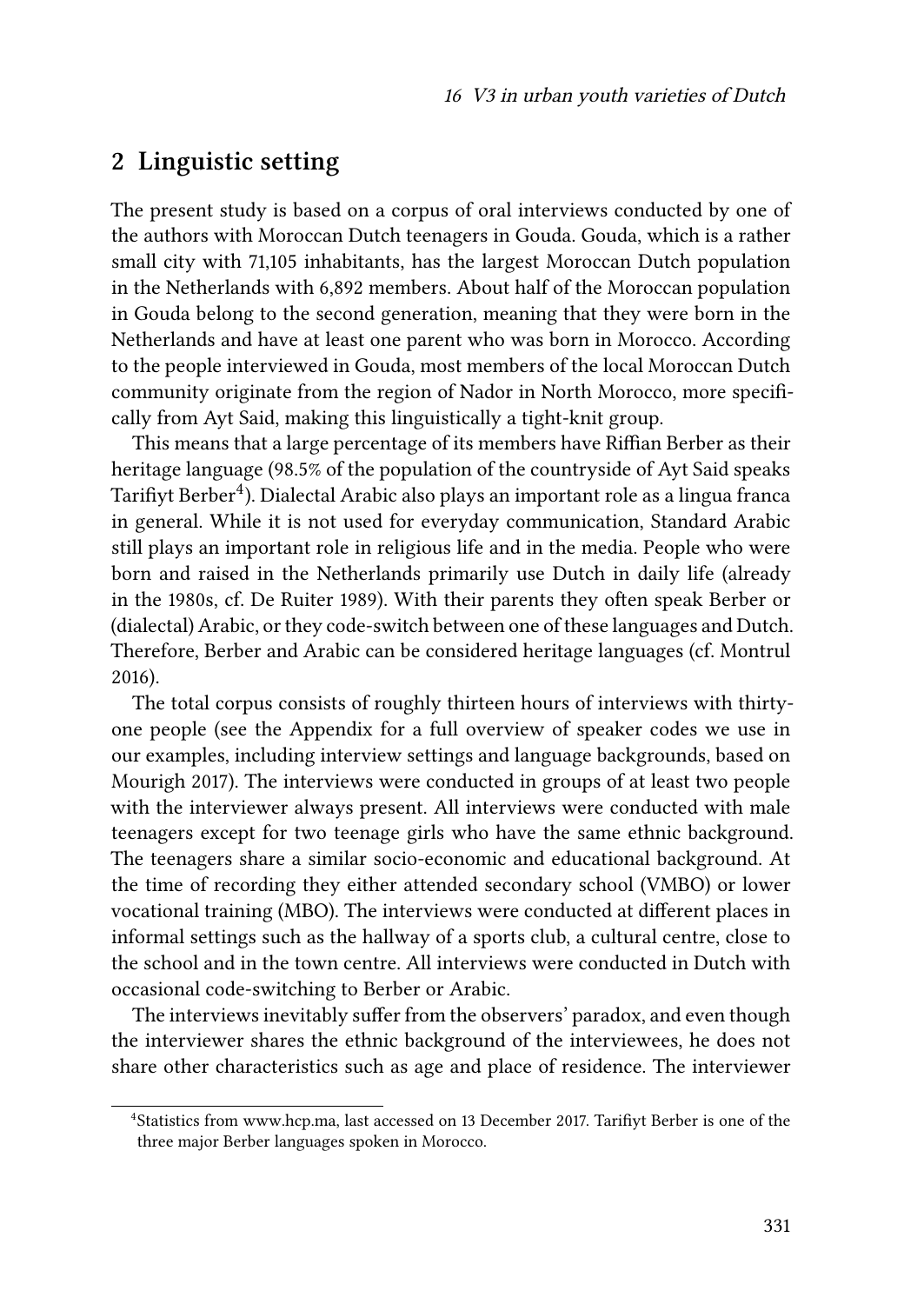had the impression that many interviewees were quite comfortable. However, the lack of certain lexical elements, such as Berber and Arabic discourse markers, which are typical for Moroccan Dutch discourse indicate that their speech was somewhat influenced([Kossmann 2017](#page-26-5)). This might also be a reason for the infrequent occurrence of V3 order in the corpus. In general, even in the corpora of other Germanic urban varieties, V3 occurrences are quite rare, both in interviews and in self-recordings (cf. [Ganuza 2008\)](#page-26-1).

In addition to the corpus, from which most of the examples were drawn, some data originate from videoclips that Moroccan Dutch youngsters themselves put on YouTube.<sup>5</sup> These are not from Gouda and therefore indicate that it is a more widespread phenomenon.

### <span id="page-5-0"></span>**3 Describing the V3 data**

In this section we present the data that show deviations from the Standard Dutch V2 pattern. We describe this data in terms of the initial constituent (the "X" in XSV orders), the preverbal constituent (the subject) and, finally, the distribution of possible V3 orders. Before moving on to the aberrant V3 orders in these urban varieties, however, we must discuss the superficial V3 orders that are in fact allowed in the Standard Dutch V2 grammar.

The occurrence of such V3 orders in our urban vernacular data would not be unexpected if these sentences are acceptable in Standard Dutch. Therefore sentences like examples([6a\)](#page-5-1) and [\(6b\)](#page-5-2) with hanging topics are excluded:

- <span id="page-5-1"></span>(6) Standard Dutch
	- a. Noord-Wales, dat *is* echt een mooie plek om op vakantie te gaan. North Wales, that is really a lovely place to on holiday to go.inF 'North Wales, that's a really lovely place to go on holiday.'
	- b. Die boeken, die *moet* je zorgvuldig behandelen. those books those must you carefully treat.INF 'As for those books, you should treat those with care.'

<span id="page-5-2"></span>[Greco & Haegeman \(2020\)](#page-26-6) discuss another type of V3 order in Standard Dutch that appears in the context of circumstantial frame-setters. Frame-setting topics

 $5$ Data taken from videos on the following channels: [https://www.youtube.com/watch?v=](https://www.youtube.com/watch?v=acFL0W3Y1ZY) [acFL0W3Y1ZY](https://www.youtube.com/watch?v=acFL0W3Y1ZY) and [https://www.youtube.com/user/Youstoub,](https://www.youtube.com/user/Youstoub) last accessed on 13 December 2017.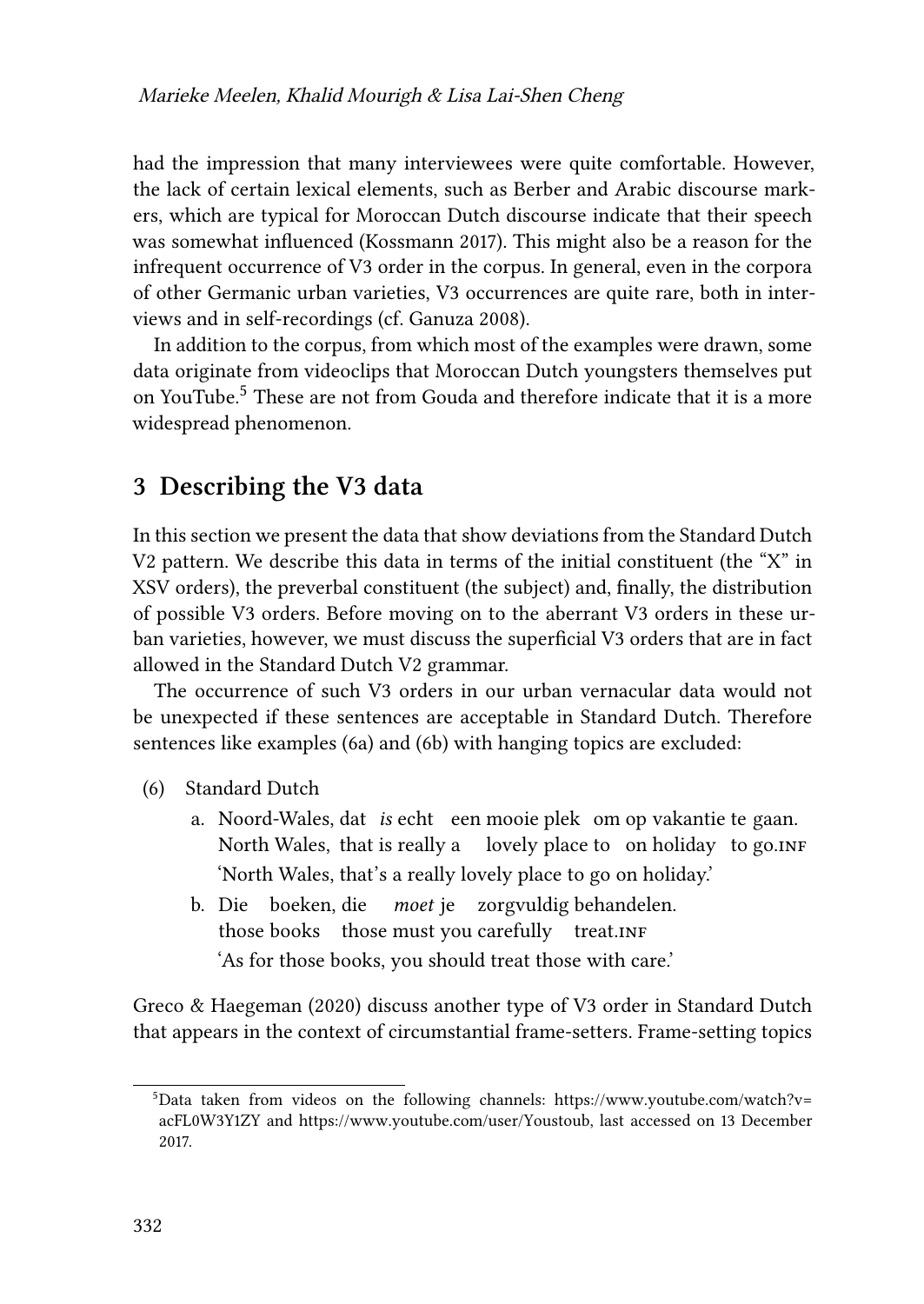are usually adjuncts in sentence-initial position. They set the scene and/or delimit the space or time in which the event described in the following comment takes place. These frame-setters can be combined with non-subject initial orders or non-declaratives, as shown in examples([7a\)](#page-6-0) and [\(7b](#page-6-1)), respectively.

- <span id="page-6-0"></span>(7) Standard Dutch
	- a. Als je haar iets if you her something ask.2sg never reply.3sg she on time vraagt, nooit *antwoordt* ze op tijd. 'If you ask her something, she never replies on time.'
	- b. Als er if there tomorrow a morgen een probleem is, MIJ *moet* je niet bellen. problem is me must you not call 'If there is a problem tomorrow, don't call ME!'

<span id="page-6-1"></span>Because these are allowed in Standard Dutch $^6$  as well, this paper about the Dutch youth varieties from Gouda is not concerned with these types of V3 orders. In the following sections we will present the data and describe their characteristics in terms of type of initial constituent, preverbal constituent and distribution in a wider context.

#### <span id="page-6-3"></span>**3.1 The sentence-initial constituent**

There seems to be no categorial restriction on the initial constituent in the Dutch urban vernacular dataset. There are determiner phrases (DPs), prepositional phrases (PPs), adverbial phrases (APs) or entire clauses (CPs) shown in examples([8a\)](#page-6-2), [\(8b\)](#page-7-0),([8c](#page-7-1)) and([8d](#page-7-2)) respectively:

<span id="page-6-2"></span>(8) a. MD-A

Een keertje ik *was* gewoon aan het fietsen one time I was just on the cycle.INF 'One time I was just cycling.'

(i) OK in West-Flemish; but \* in Standard Dutch \*Als mijn tekst klaar is, ik *zal* hem opsturen. when my text ready is I shall it send 'When my text is ready, I will send it.'

They argue, however, that these V3 orders systematically differ from the V3 orders innovated by young Germanic speakers in urban settings discussed in the present paper. We will leave this discussion for future research.

<sup>6</sup>[Greco & Haegeman \(2020\)](#page-26-6) note that sentences with subject-initial V3 orders and *circumstantial* frame-setters are acceptable in the West-Flemish dialect of Dutch, but not in Standard Dutch.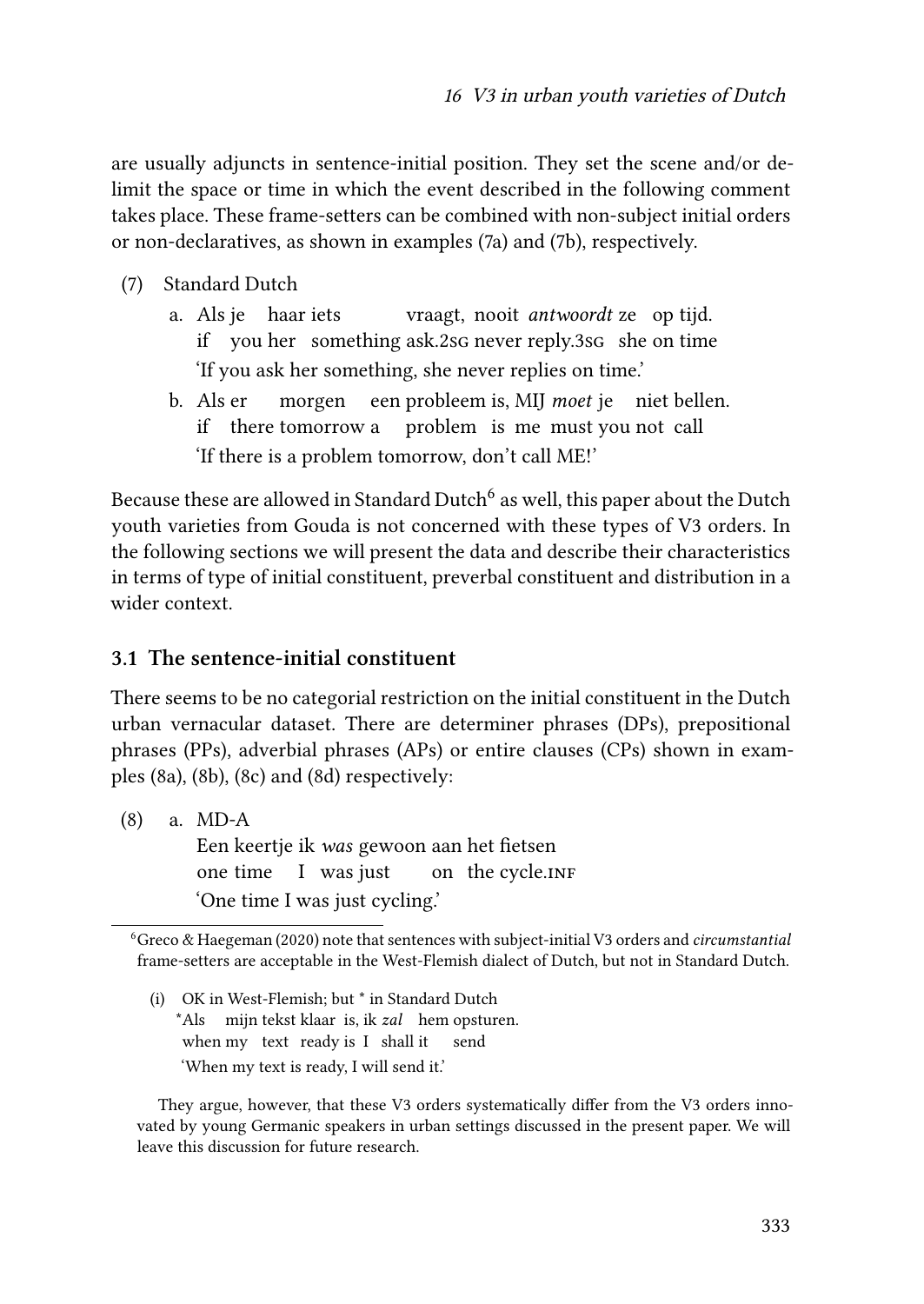<span id="page-7-0"></span>b. YouTube video Maisdokter

Op een gegeven moment hij *douwt* zo'n mais at a given moment he pushes such.a corn.cob in his butt in zijn kont. 'At some point he pushes a corn cob in his butt.'

<span id="page-7-1"></span>c. MD-I

Hier je *bent* verzekerd. here you are insured 'Here you are insured.'

<span id="page-7-2"></span>d. MD-B

Wanneer we hem slaan, hij *gaat* gelijk huilen. when we him beat he goes straight cry.INF 'If we beat him he immediately starts to cry.'

This lack of categorial preference for the sentence-initial constituent corresponds to the V3 patterns found in urban varieties of Norwegian, Swedish and German. [Walkden \(2017\)](#page-27-1) illustrates this with examples from Kiezdeutsch in particular, but the same seems to hold for the new V3 patterns observed in Norwegian and Swedish urban youth varieties.

#### **3.1.1 Sentence-initial frame-setters**

Although our dataset is limited, we still find such categorial variety. All these initial constituents are adjuncts indicating a specific time or location. This is exactly what has been observed in other Germanic urban youth varieties (see [Freywald et al. 2015](#page-26-0): 84 and [Walkden 2017](#page-27-1)). [Freywald et al. \(2015\)](#page-26-0) characterise this type of initial constituent as "an interpretational frame or anchor" for the immediately following proposition. This type of "frame-setter" (cf. [Chafe 1976](#page-25-6)) thus provides a certain limitation in terms of time or place.<sup>7</sup> As [Walkden \(2017\)](#page-27-1) points out, it is important to note that this type of frame-setter may also occur as the initial constituent in regular V2 structures in the standard varieties of Germanic V2 languages. Example [\(9\)](#page-8-0), in Standard Dutch, would have subjectverb inversion as expected in V2 languages:<sup>8</sup>

 $7$ [Freywald et al. \(2015\)](#page-26-0) add a "conditional" function to temporal or locational functions of these frame-setters. However, in light of the possible V3 orders with conditional frame-setters in Standard Dutch discussed above, we leave the "conditional" specification in Dutch urban vernaculars out of the present discussion.

<sup>8</sup>The use of the diminutive *keertje* 'small time' is actually a further characteristic of non-standard Dutch.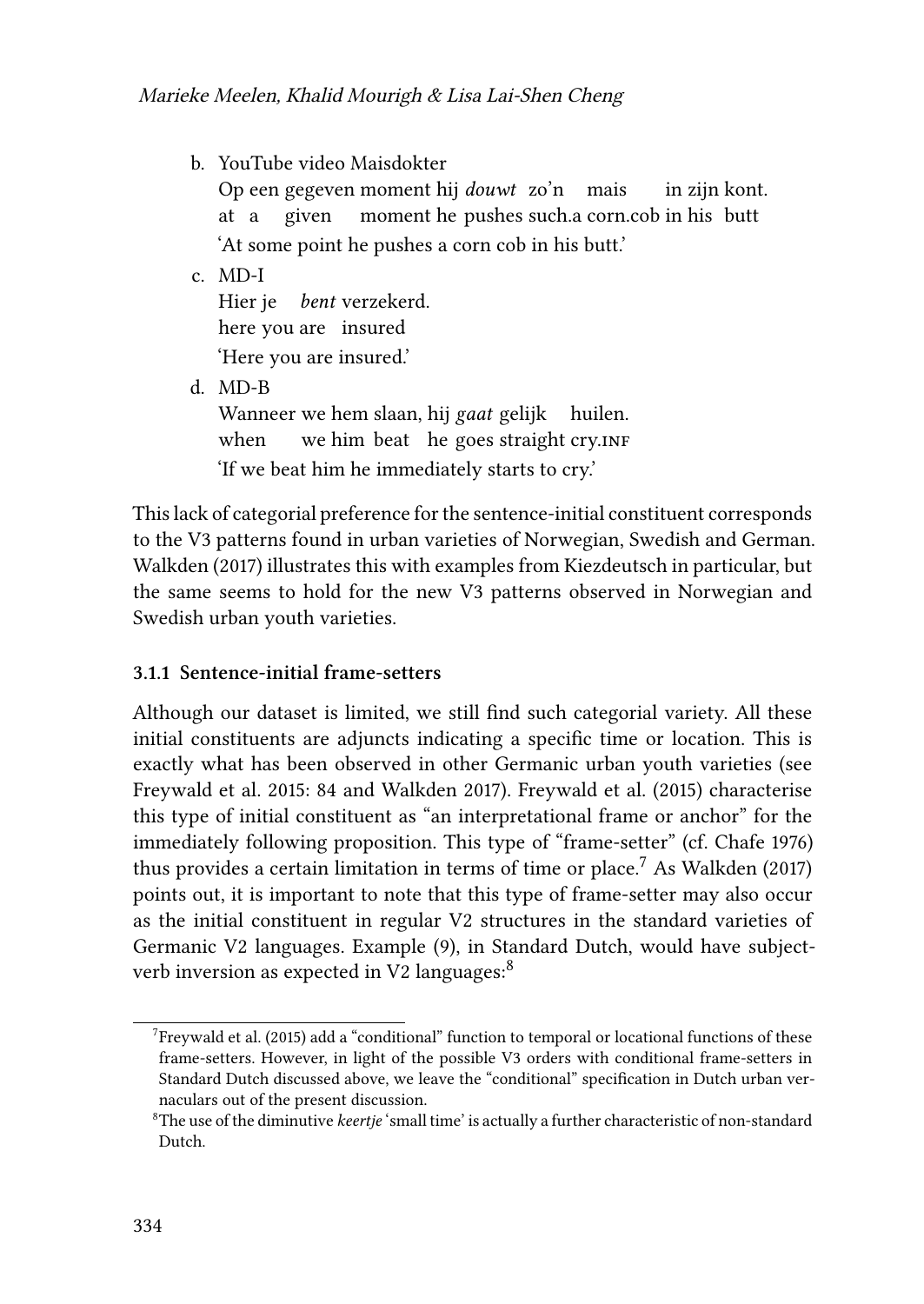<span id="page-8-0"></span>(9) Standard Dutch Een keertje *was* ik gewoon aan het fietsen one time was I just on) the cycle.inF 'One time I was just cycling.'

#### **3.1.2 Other sentence-initial constituents**

Apart from these adjuncts of time and location, there are some other types of initial constituents in V3 structures in our dataset. These can be grouped into three categories, which we briefly discuss below. These examples are less straightforward, because the direct equivalent with subject-inversion in Standard Dutch does not exist. We therefore do not take these into consideration in our analysis in§[4](#page-14-1).

The first group consists of examples with *omdat* 'because', as shown in([10a\)](#page-8-1) and([10b](#page-8-2)):

<span id="page-8-1"></span>(10) a. MD-K

Omdat ik *vind* het niet goed. because I find it not good 'Because I don't think it's right.'

<span id="page-8-2"></span>b. MD-K Omdat hij *is* Marokkaan natuurlijk. because he is Moroccan obviously 'Obviously because he is Moroccan.'

These examples are difficult because *omdat* introduces a subordinate clause in Standard Dutch. Subordinate clauses have SOV order and therefore the Standard Dutch equivalent of [\(10a\)](#page-8-1) and [\(10b\)](#page-8-2) would have SOV order following *omdat*:

- (11) Standard Dutch
	- a. … omdat ik het niet goed *vind*. because I it not good find
		- '… because I don't think it's right.'
	- b. … omdat hij Marokkaan *is* natuurlijk. because he Moroccan is obviously '… obviously because he is Moroccan.'

In the examples from the Dutch urban youth varieties dataset, *omdat* seems to behave like another Dutch conjunction with the same meaning: *want* 'because'.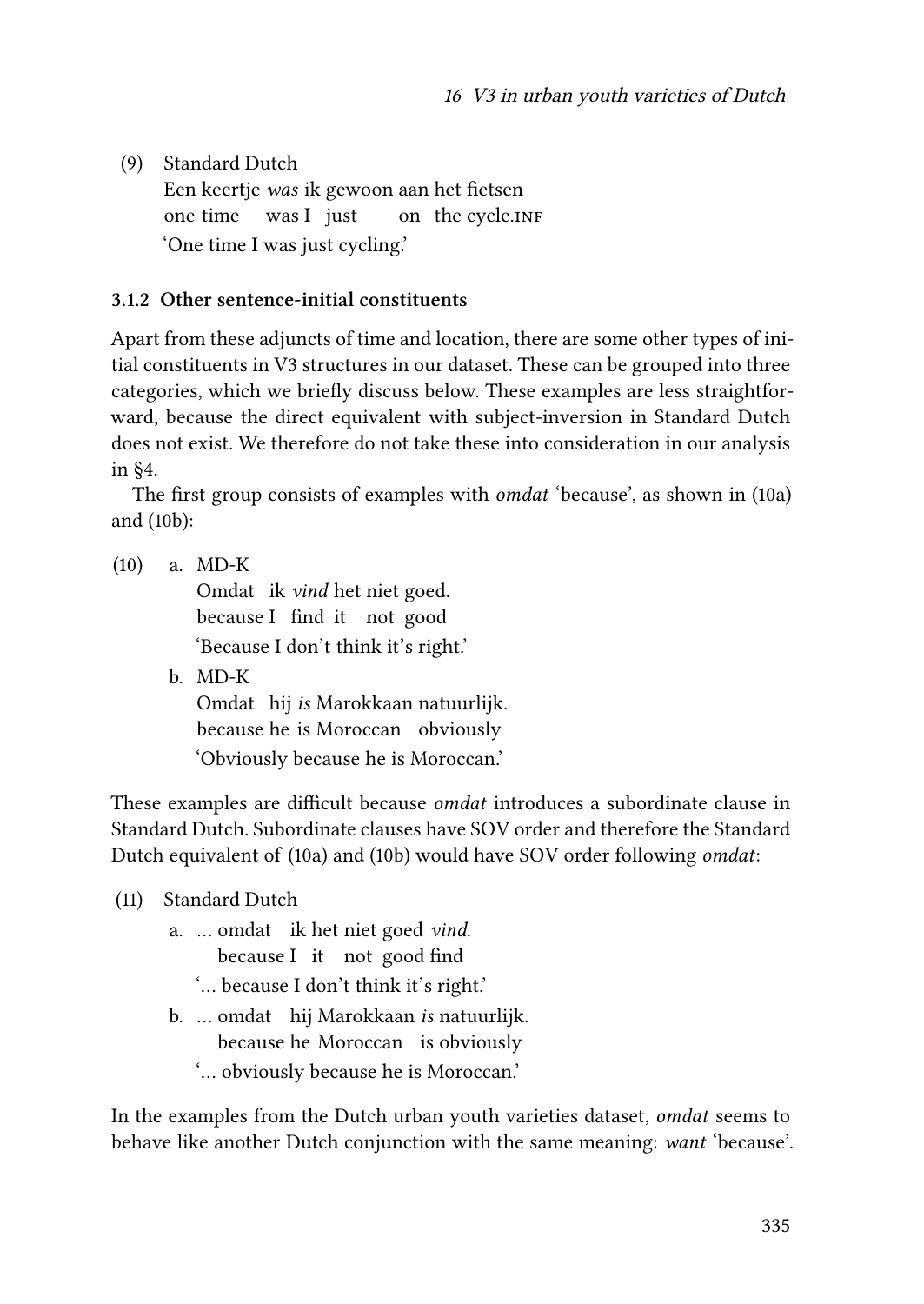The conjunction *want* is typically followed by matrix-clause V2 syntax, as shown in example [\(12](#page-9-0)):

<span id="page-9-0"></span>(12) Standard Dutch Want ik *vind* het niet goed. because I find it not good 'Because I don't think it's right.'

If the conjunction *omdat* in the Dutch urban youth varieties indeed has the syntactic specifications of Standard Dutch *want*, the superficial V3 order we observe here is not unexpected. If *want* is followed by subordinate-clause syntax, not the lack of V2 with subject-inversion, but the lack of SOV order is unexpected. According to [Zwart \(2011](#page-28-2): 123–125), *omdat* can be followed by V2 in the contexts of bridge verbs like *zeggen* 'to say' as well. We therefore do not consider *omdat*clauses in our urban varieties corpus as part of our proper V3 dataset. We will briefly discuss the implications for subordinate clauses in [§5](#page-22-0) below.

The second group of examples with superficial V3 orders in the Dutch urban youth varieties involve code-switching from Dutch to Berber and/or Arabic.

(13) a. MD-E he, weet je, bhal jij *gaat* naar hun hey know you bhal you go to them 'Hey, you know, *bhal* you go to them.' b. MD-I eentje hoor je van die: qa ik *heb* vandaag uh one hear you of those qa I have today uh 'You hear one of those: *qa* I have today uh'

There are also examples of code-switches or Arabic/Berber interjections with V2 and the expected subject-verb in the urban youth varieties, as shown in example([14](#page-9-1)).

<span id="page-9-1"></span>(14) From YousToub channel En inshallah *haal* je goede cijfers. and inshallah get you good grades 'And, *inshallah*, you'll get good grades.'

These sentences with Berber or Arabic discourse markers, however, cannot be compared to Standard Dutch either; we leave them out of the present analysis.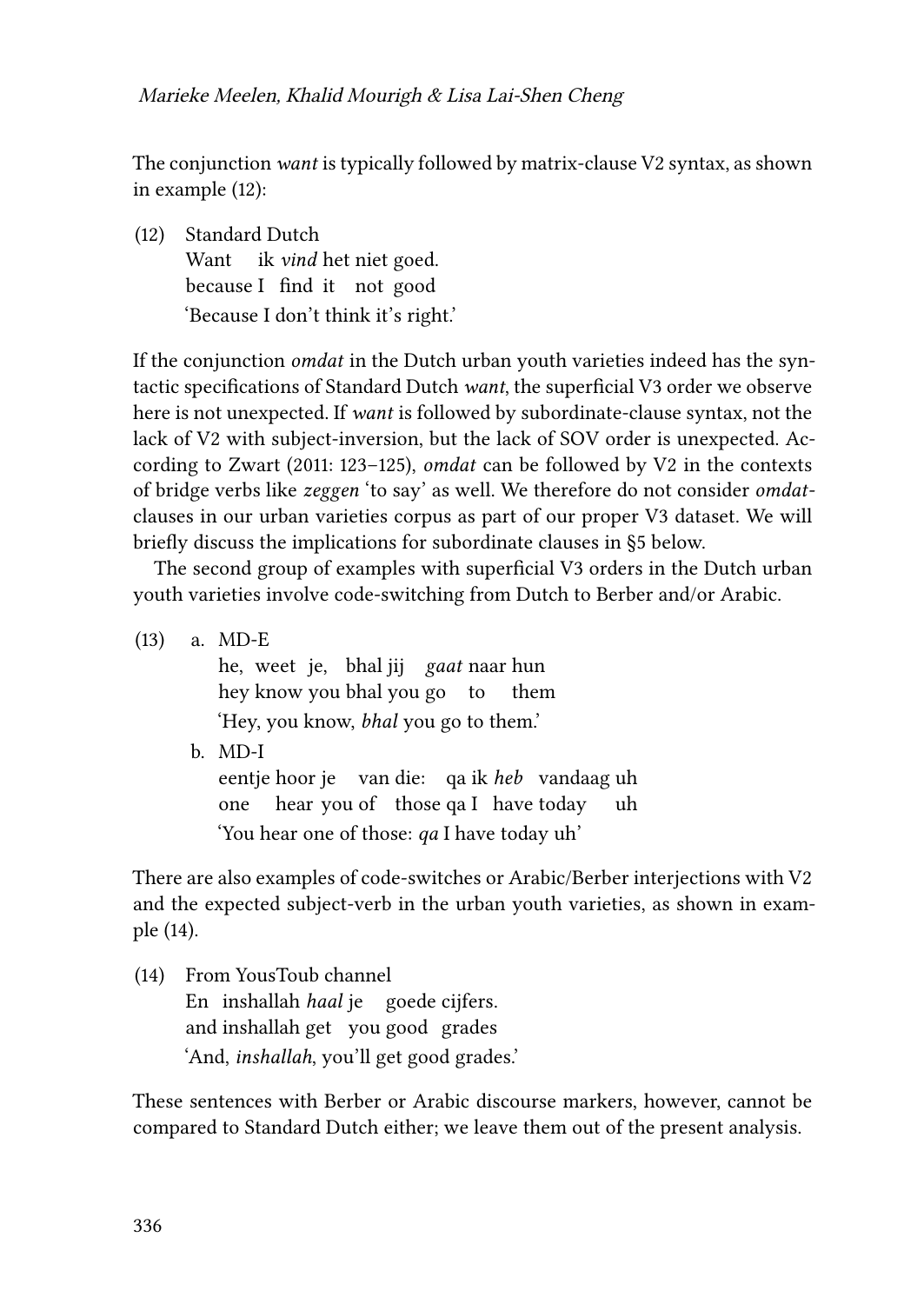Finally, there is one category of adverbials that do not normally occur in sentence-initial position in Standard Dutch, but that do occur several times in our dataset of superficial V3 orders in the Dutch urban youth varieties:

(15) a. MD-L zogenaamd je *hebt* geen geld as-if you have no money anymore meer 'As if you no longer have any money (left).' b. MD-R … maar wel ik *begrijp* but still I understand everything alles. '…but I do understand everything'

The adverbs *zogenaamd* 'as-if' and *wel* 'still, nonetheless' cannot occur in sentence-initial position in Standard Dutch. In their Standard Dutch equivalents, they would follow the inflected verbs, as shown in examples [\(16a\)](#page-10-0) and([16b](#page-10-1)), respectively:

<span id="page-10-0"></span>(16) Standard Dutch

<span id="page-10-1"></span>

|                                              |  | a. je <i>hebt</i> zogenaamd geen geld meer |    |  |               |
|----------------------------------------------|--|--------------------------------------------|----|--|---------------|
| you have as-if                               |  |                                            | no |  | money anymore |
| 'As if you no longer have any money (left).' |  |                                            |    |  |               |
|                                              |  | b.  maar ik <i>begrijp</i> wel alles.      |    |  |               |
|                                              |  | but I understand still everything          |    |  |               |

'… but I do understand everything'

Again, because these sentence-initial constituents with superficial V3 orders in our dataset do not have a direct equivalent, we cannot compare them to Standard Dutch V2. We will exclude these from our analysis presented in§[4](#page-14-1) below.

#### **3.2 Preverbal constituent**

The next crucial element in the superficial V3 orders is the preverbal constituent. In Standard Dutch V2 order, the preverbal constituent is the sentence-initial constituent and it can be an argument or adjunct of a wide variety of phrase types. The V3 orders in the Dutch urban youth varieties mostly exhibit arguments, or, more specifically, subject pronouns in all persons and number, as shown in examples [\(17a](#page-11-0)), [\(17b](#page-11-1)) and [\(17c](#page-11-2)):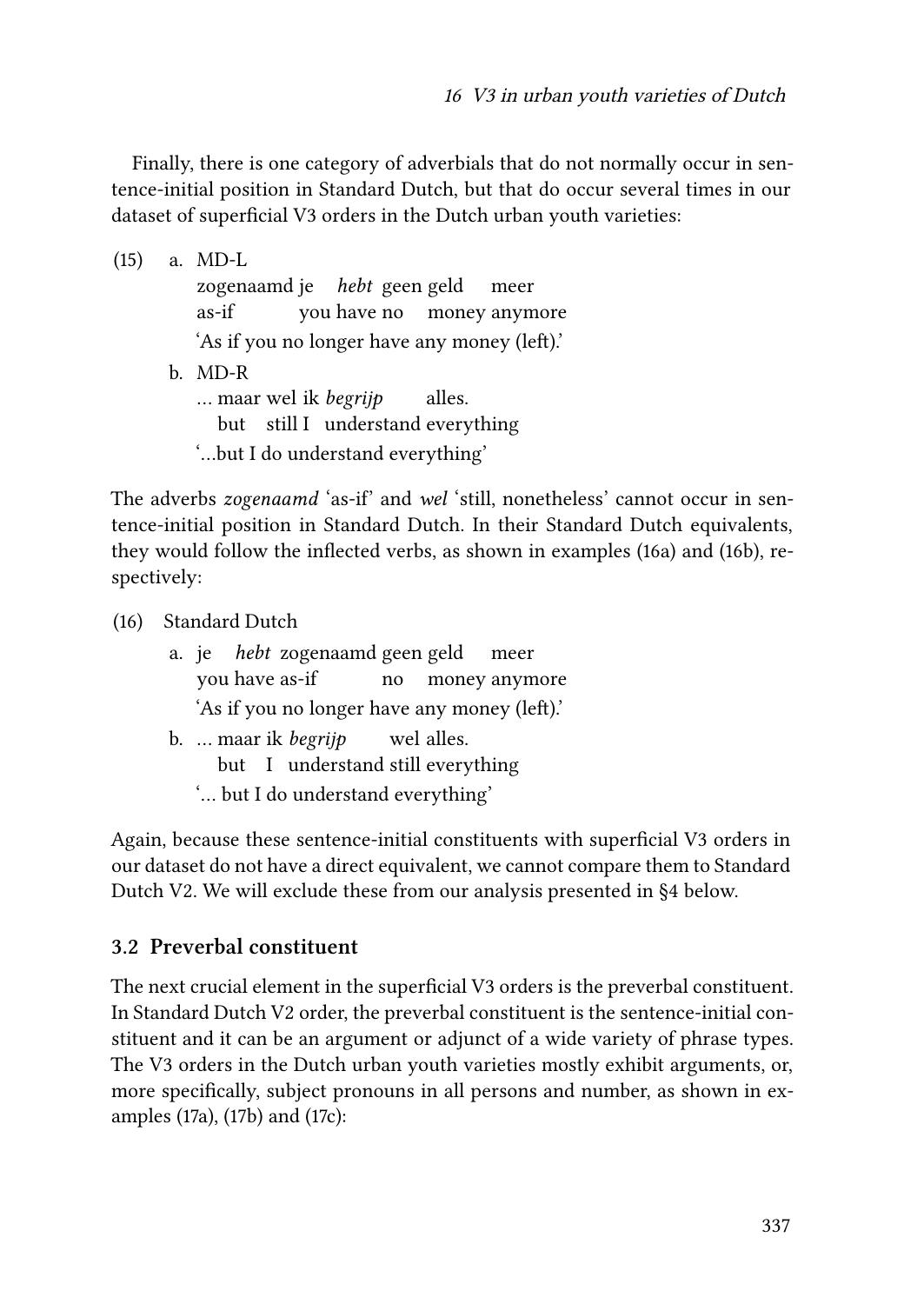<span id="page-11-0"></span>(17) a. 24 maart interiew

Soms sometimes I throw something on the floor ik *gooi* iets op de grond. 'Sometimes I throw something on the floor.'

<span id="page-11-1"></span>b. MD-C

één keer we *zaten* bij big Mo film te, televisie te kijken one time we sat.pl at big Mo film to tv to watch.in**F** 'Once we were watching a film, tv at big Mo's.'

<span id="page-11-2"></span> $c$  MD-A Toen ze then they asked.pl ID *vroegen* ID. 'Then they asked for ID.'

The second-person singular pronoun has stressed and unstressed variants in Standard Dutch: *je* (unstressed) vs. *jij* (stressed). Both occur as the subject in our V3 dataset, as shown in examples [\(18a](#page-11-3)) (repeated from [8c\)](#page-7-1) and [\(18b\)](#page-11-4):

<span id="page-11-3"></span>(18) MD-I

- a. Hier je *bent* verzekerd. here you are insured 'Here you are insured.'
- <span id="page-11-4"></span>b. Daarna afterwards you went along jij *ging* mee. 'Afterwards you went along.'

From a cross-linguistic perspective, the occurrence of the stressed pronoun *jij* 'you' is unexpected. [Freywald et al. \(2015:](#page-26-0) 84) observe that preverbal constituents in urban youth varieties in Germany, Norway or Sweden are "virtually always unaccented" (see also [Walkden 2017](#page-27-1)). Cross-linguistically, the preverbal element is usually the subject of the clause, but as [Walkden \(2017\)](#page-27-1) points out, this is a "strong tendency rather than a requirement". In the Dutch urban youth varieties dataset, we also find some examples of non-pronominal subjects in preverbal position:

<span id="page-11-5"></span>(19) a. MD-I vroeger in.the.past people went.pl on.foot mensen *gingen* lopend 'In the past people would go on foot.'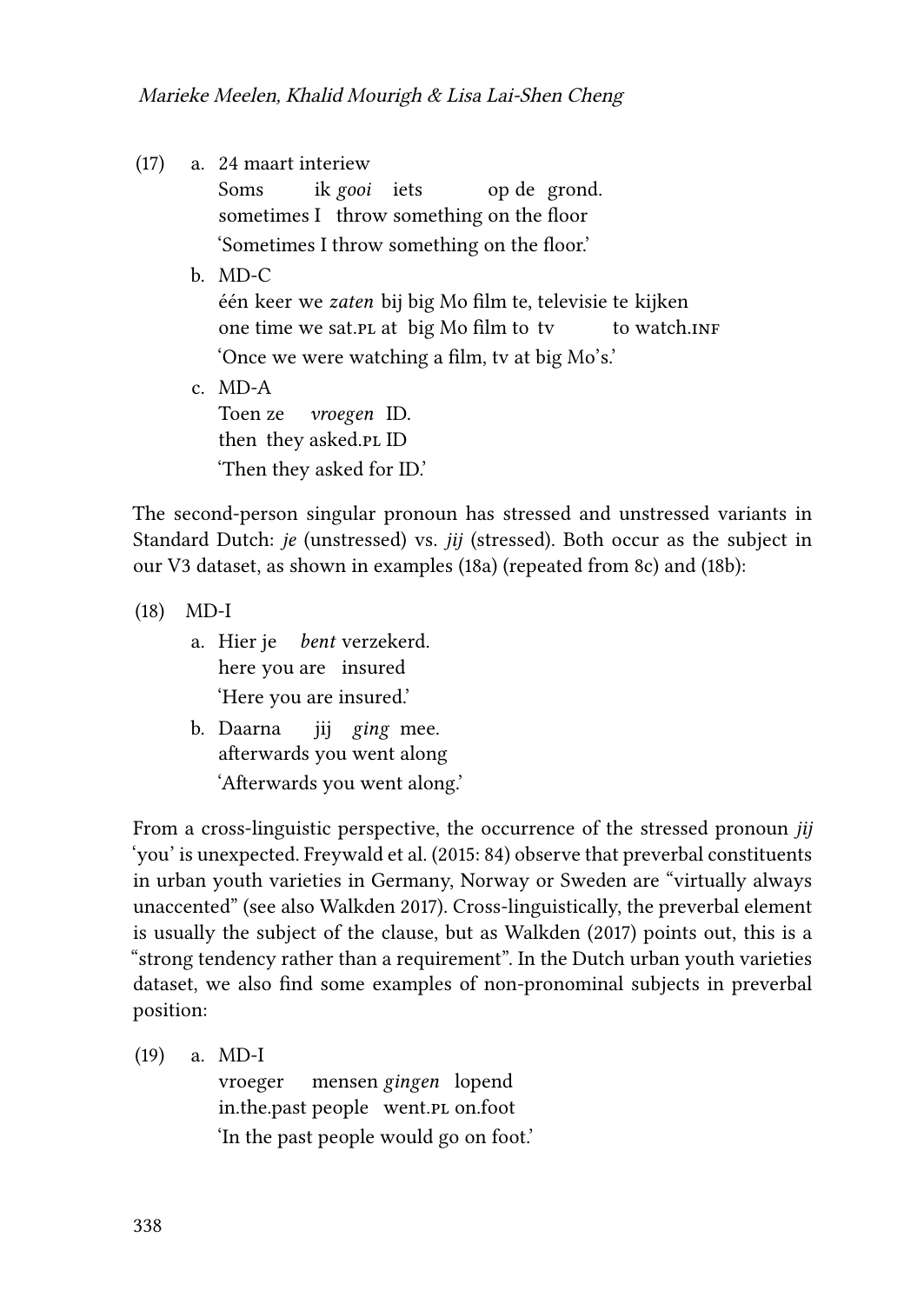<span id="page-12-0"></span>b. MD-I

daarna afterwards that that teacher has no longer taught die, die leraar *heeft* niet meer lesgegeven 'Afterwards that, that teacher hasn't taught anymore.'

- <span id="page-12-1"></span>c. YouTube video Maisdokter Op een gegeven moment iemand *zegt* tegen hem je moet naar Fez at a certain time someone says to him you must to Fez 'At some point someone says to him: you must go to Fez.'
- <span id="page-12-2"></span>d. MD-I

daarna afterwards the rest says I go not de rest *zegt* ik ga niet 'Afterwards the rest says: I'm not going.'

<span id="page-12-3"></span>e. YousToub

Vaak het probleem *is* dat ze met de jaren verwachten ze often the problem is that they with the years expect.pl they more meer. 'Often the problem is that they – as the years go by – expect more.'

According to [Freywald et al. \(2015\)](#page-26-0), a common denominator of these preverbal constituents lies in their information-structural nature: they are all *familiar topics* that refer to a contextually given or salient discourse referent. Not all examples in the Dutch urban youth varieties data presented in [\(19\)](#page-11-5) contain familiar topics, however. The subjects of examples [\(19a](#page-11-5)) and [\(19b\)](#page-12-0) could indeed be argued to be linked to the *common ground*, either because they are generic concepts (like *mensen* 'people') or because they have been explicitly mentioned in the preceding discourse (like *die leraar* 'that teacher'). The teacher is the topic of the preceding sentences (all in Berber), in which a boy is being beaten by his teacher, but later comes back to seek revenge and hits the teacher.

The subject of example([19c\)](#page-12-1), *iemand* 'someone', is technically inert and would function more as a *shift topic* than a familiar topic. The referential status of the subject in [\(19d](#page-12-2)), *de rest* 'the rest', can be inferred from the context, but it clearly indicates a contrast between this subject and the topic in the immediately preceding discourse. Example([19e\)](#page-12-3) is a copular clause in which *het probleem* 'the problem' in preverbal position could be argued to be the predicate, with the *dat*clause as its subject. The analysis of these types of copular clauses goes beyond the scope of the present paper, but the fact that a noun phrase like *het probleem* 'the problem' can occupy the preverbal position cannot be ignored. This phrase is certainly not a familiar topic. We will come back to these subtle informationstructural differences in§[4](#page-14-1) below.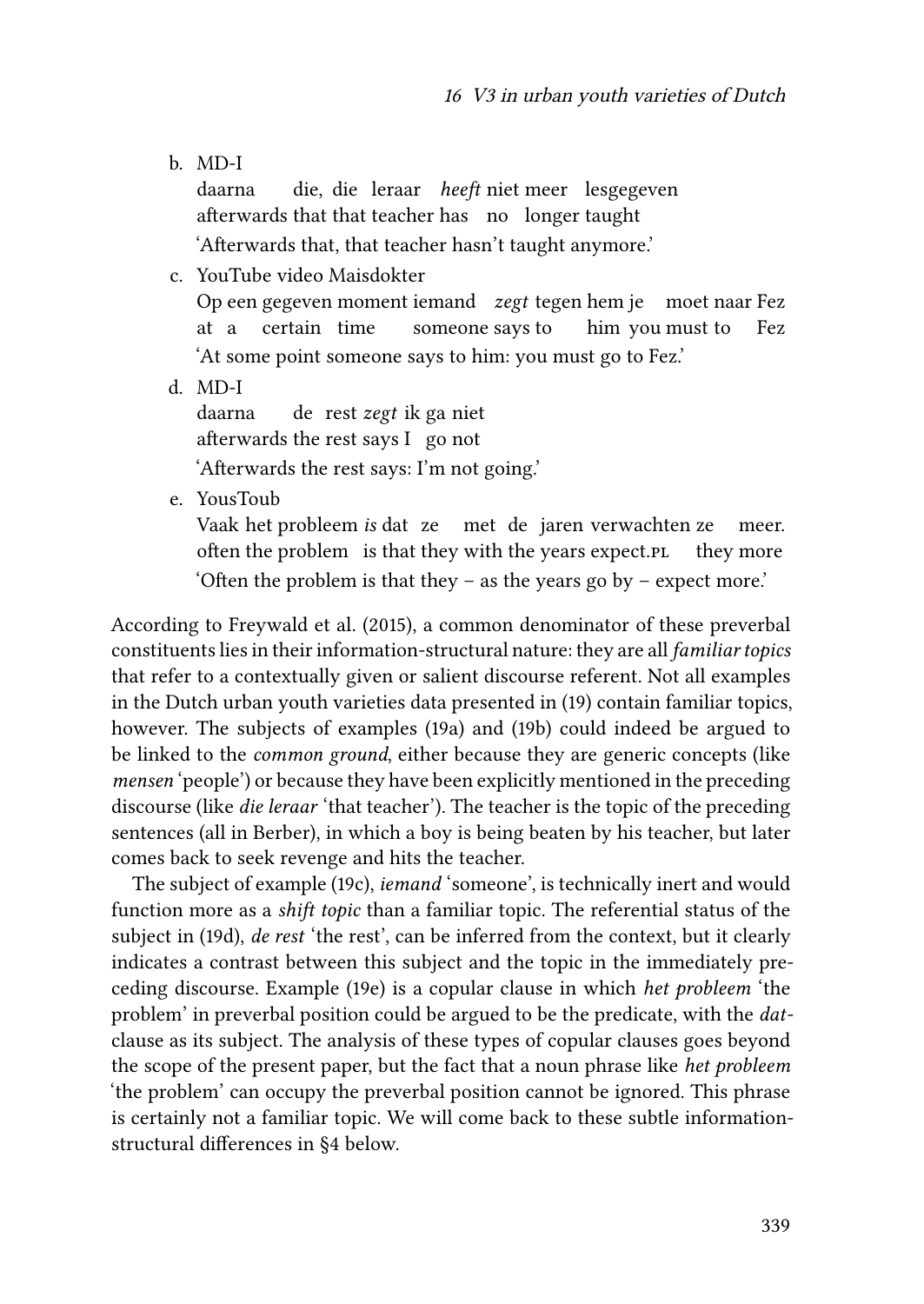#### **3.3 Distribution of V3 orders**

The V3 orders in our data do not occur in every main clause. Just like in other Germanic urban youth varieties, the V3 orders are optional deviations from the regular V2 patterns. V3 orders can be found immediately preceding or following regular V2 sentences uttered by the same speaker in the same type of context. Example([20](#page-13-0)) immediately follows another clause with the same sentence-initial constituent *toen* 'then'. The first clause exhibits regular V2 order, whereas the second clause is V3:

<span id="page-13-0"></span>(20) MD-A

Toen *gingen* we wegrennen. Toen ze then went.p1 we run.away.inf then they asked.p1 ID *vroegen* ID. 'Then we ran away. Then they asked for ID.'

The V3 orders do not occur very often and when they do, they are found alongside very similar sentences with Standard Dutch V2 order. Since our current data consists of non-elicited sentences only, we cannot check the (un)grammaticality of certain types of V3 orders in different contexts. This is difficult to verify in general, because we are dealing with a non-standard variety of the language which is subject to stylistic variation. The young people who speak this variety often change to Standard Dutch in the presence of people who are not from their peer group.

[Ganuza \(2008:](#page-26-1) 109–130) discusses the same sociolinguistic conditions for her focus group speaking Swedish urban varieties. [Walkden \(2017\)](#page-27-1), based on previous work on Kiezdeutsch by Wiese and Swedish urban varieties by Ganuza, notes that there are three contexts in which these types of V3 orders are not allowed. These are sentences in which the preverbal constituent is the object (rather than the subject), *wh*-interrogatives and subordinate clauses. All examples in our current urban vernacular dataset of Dutch have preverbal subjects and none of the examples are wh-interrogatives. This might be due to a limited dataset, but since these options seem to be excluded in other urban vernaculars, the same generalisation might hold for the Dutch urban vernacular. We have already briefly mentioned our examples with subordinate clauses introduced by *omdat* 'because'. [Walkden \(2017\)](#page-27-1) notes that there are occasional examples of V3 in clauses introduced by the German *weil* 'because', but that "this is a context in which it is well known that main clause word order may occur in colloquial usage" [\(Walkden](#page-27-1) [2017\)](#page-27-1), which is reminiscent of the above-mentioned *omdat*-clauses in Dutch we left out of our proper V3 dataset for now (see also [Antomo & Steinbach 2010](#page-25-7) and [Reis 2013](#page-27-6)).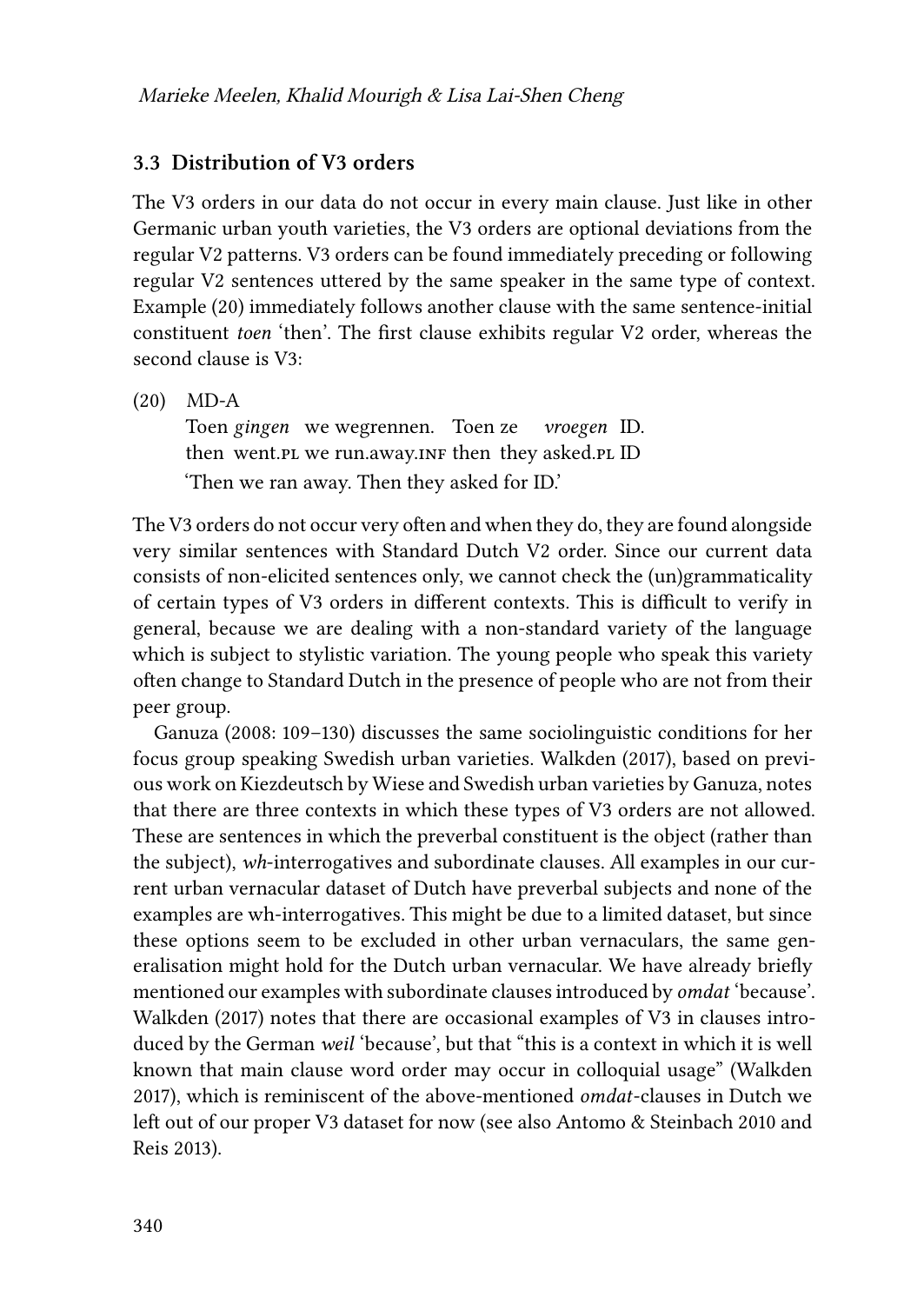# <span id="page-14-1"></span>**4 Analysis**

Although our current dataset is still fairly limited, we will attempt to offer a preliminary synchronic analysis of these V3 orders in Dutch urban youth varieties. Until we collect more data, this analysis is necessarily preliminary, but it will help our attempts to sketch a diachronic analysis of ongoing syntactic change in Dutch.

### <span id="page-14-0"></span>**4.1 Synchronic analysis**

It is important to emphasise that the synchronic analysis of the V3 patterns should be compatible with a V2 grammar as well, because these V3 orders are only *optional* variants of the Standard Dutch V2. In other words, all speakers with innovative V3 patterns also (indeed, mostly) utter V2 sentences that are the norm in Standard Dutch. Although the V2 constraint observed in various languages shares two crucial characteristics (verb-movement to the C-layer accompanied by the merger of a phrasal constituent, cf. [Holmberg 2013](#page-26-7) and [Wolfe](#page-28-3) [2015\)](#page-28-3), V2 languages can differ in the way they exhibit these characteristics. Apart from a traditional distinction based on whether V2 is limited to main clauses (as in Dutch, German and Mainland Scandinavian) or appears in subordinate clauses as well (as in Icelandic or Yiddish) (cf. [Holmberg 2013\)](#page-26-7), languages also appear to differ in terms of their CP structure.

Recently, the typology of different types of V2 languages was further developed by [Wolfe \(2019\)](#page-28-4) on the basis of the availability of pro-drop and optional V3 orders. In this typology of V2 languages, [Wolfe \(2019:](#page-28-4) 31) distinguishes three types of V2 systems named after the landing site of the verb, based on the landing site of the finite verb (Fin or Force):

*Fin-V2:* Frame-setter + topic + focus (Old English, Middle Low German, etc.)

*Force-V2 system 1:* Frame-setter + topic/focus (Later Old French, Spanish, etc.)

*Force-V2 system 2:* Frame-setter $_{\text{HT/LD}}$  + topic/focus (Modern Dutch and German, etc.)

Standard Dutch is classified by [Wolfe \(2019\)](#page-28-4) as a "Force-V2 system 2" language, because regarding V3 orders, Standard Dutch can only accommodate hanging (HT) or left-dislocated (LD) topics as a sentence-initial constituent. V3/XSV orders found in urban youth varieties are ungrammatical in the standard language.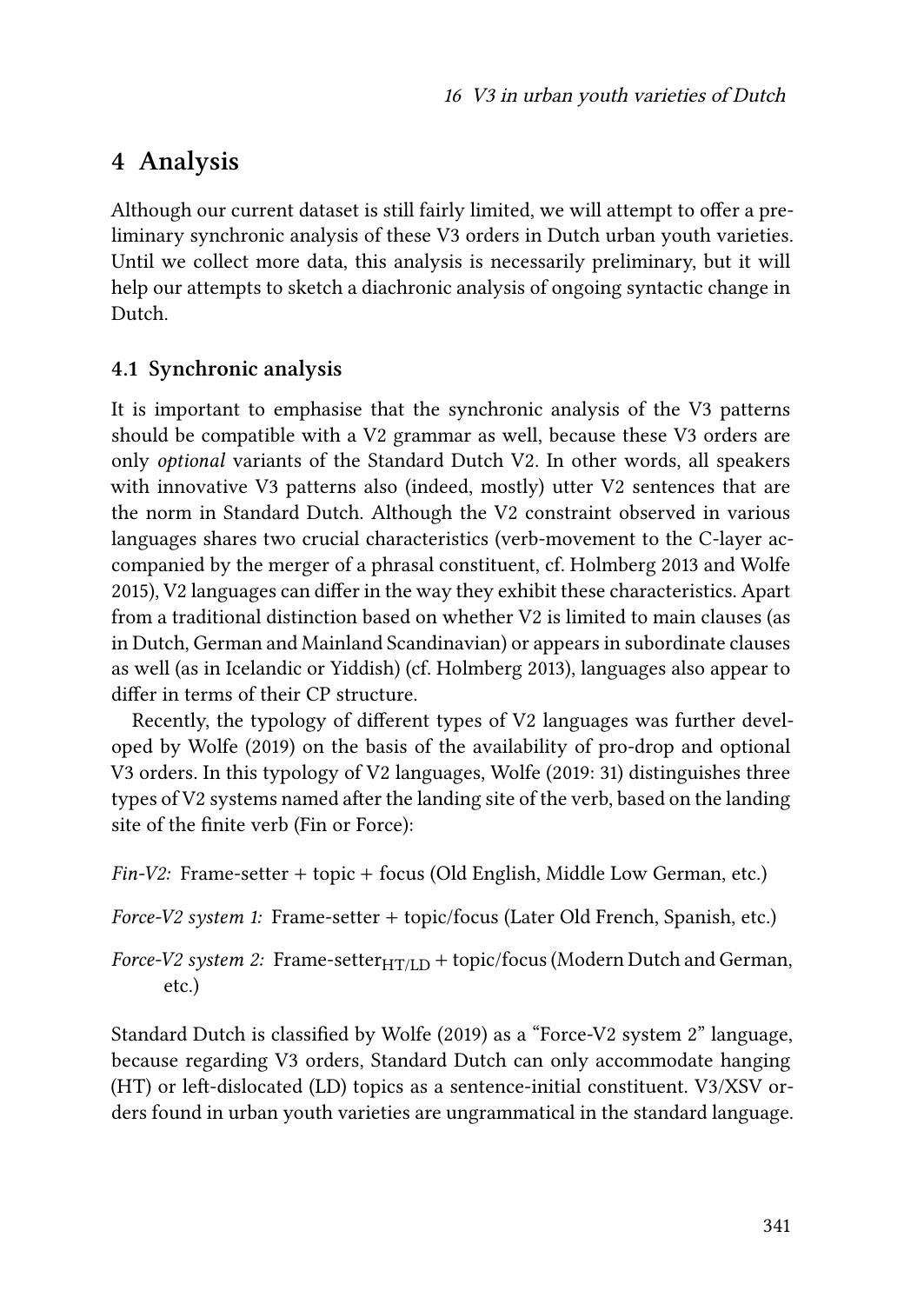(21) a. Standard Dutch – HT

Kaapstad, Cape Town, that is really a dat *is* echt een mooie plek om op vakantie te gaan. lovely place to on holiday to go.inғ 'Cape Town, that's a really lovely place to go on holiday.'

b. Standard Dutch –  $*V3$ , but probably OK in urban varieties \*In de zomer Kaapstad *is* echt een mooie plek om op vakantie in the summer Cape Town is really a lovely place to on holiday te gaan. to go.in<mark>f</mark> intended: 'In summer, Cape Town is really a lovely place to go on holiday.'

The Standard Modern Dutch V2 order with V-to-Force movement is shown in [\(22\)](#page-15-0):

<span id="page-15-0"></span>

As described in§[3.1](#page-6-3) above, the sentence-initial constituents in the superficial V3 orders in Germanic urban youth varieties function as a frame- or scene-setter. The initial constituents are not arguments, but adjuncts with a temporal or locational meaning such as *toen* 'then', *een keer* 'one time' or *hier* 'here'. The superficial order of constituents in these sentences is thus: Frame – Subject – Verb. In line with [Walkden \(2017\)](#page-27-1), we assume general V-to-C movement in standard modern Germanic V2 clauses in general and therefore Standard Dutch as well. If the inflected verb moves to a C-head and the subject moves to its specifier, the easiest analysis for the urban vernacular V3 sentences would involve an extra structural layer to host this frame-setting sentence-initial constituent. Independent evidence for extra structural layers in the C-domain is abundantly found in Romance languages, upon which [Rizzi \(1997](#page-27-7): 283) based his split CP:

(24) [Frame… [Force… [Topic… [Focus… [Fin… [TP… ]]]]]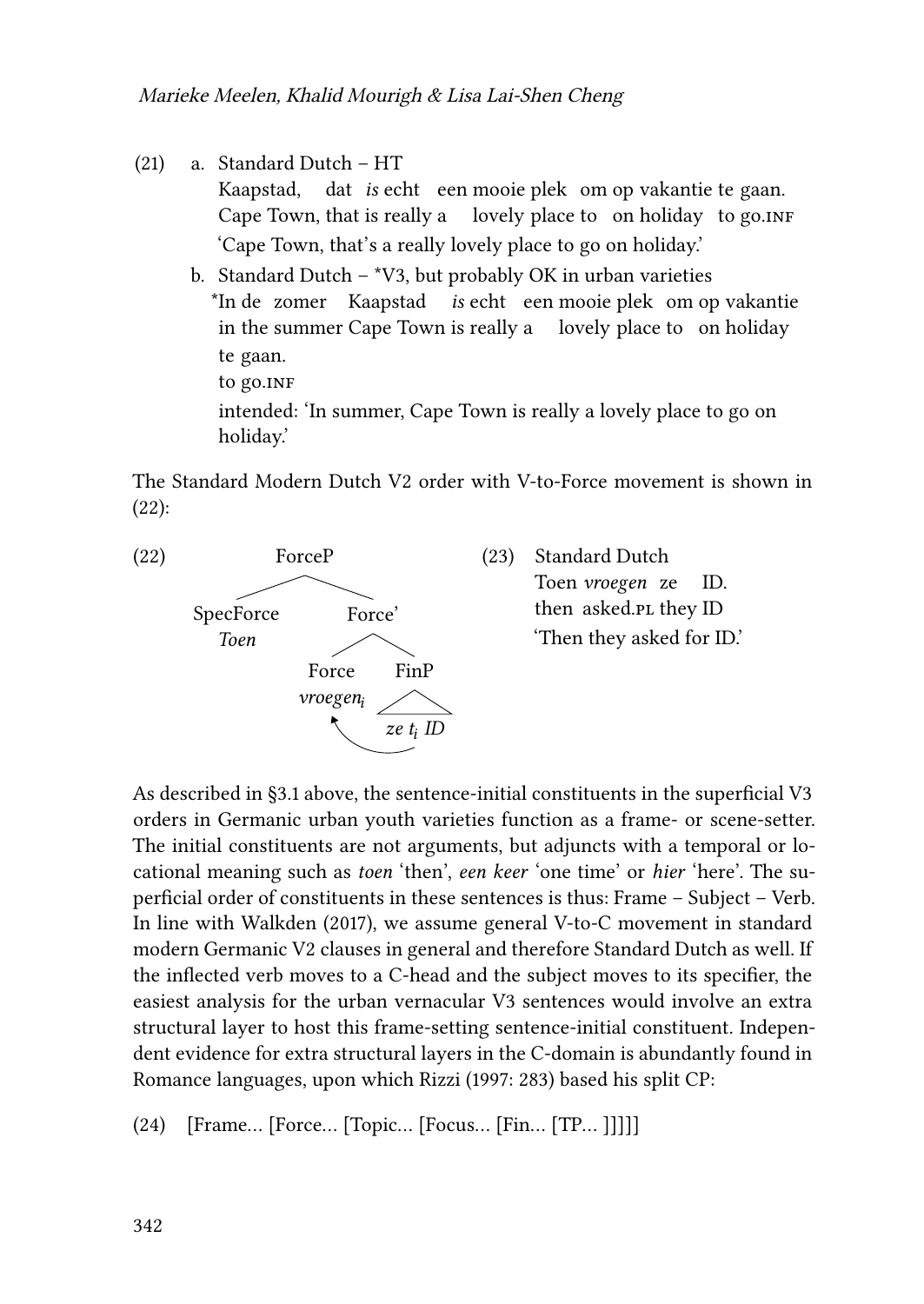Variations on this were further developed by [Benincà & Poletto \(2004:](#page-25-8) 71) and by [Frascarelli & Hinterhölzl \(2007:](#page-25-9) 112–113), who later apply this to early Germanic [\(Hinterhölzl & Petrova 2009\)](#page-26-8):

 $(25)$  Force  $\triangleright$  Shift  $\triangleright$  Contr  $\triangleright$  Foc  $\triangleright$  Fam  $P^*$   $>$  Fin  $\triangleright$ 

As [Roberts \(1996a\)](#page-27-8) already observed, analysing V3 orders in Old English, we need to postulate at least one extra layer in the CP if we assume V-to-C movement always occurs in these V2 languages. [Roberts \(1996b\)](#page-27-9) assumed a distinction between Fin and Focus/Force as the landing site of the finite verb in these cases. Until we have evidence for a further split, we will assume a simple split of the CP into two layers. Note that the so-called "bottle-neck effect" in strict V2 languages like Standard Dutch and German uses locality to prevent movement of more than one constituent into the C-domain (cf. among others [Roberts 2004](#page-27-10) and [Mohr 2009\)](#page-26-9). From this perspective a V2 language with multiple constituents in the C-domain is unexpected and needs to be explained. We follow [Walk](#page-27-1)[den](#page-27-1)'s (2017) assumption, based on earlier work by [Rizzi \(1997\)](#page-27-7) and [Haegeman](#page-26-10) [\(1995\),](#page-26-10) which states that certain heads may be associated with criteria requiring them to enter into a spec-head configuration with an appropriate XP. This then motivates interpretively-driven movement such as topicalisation, focalisation, wh-questions, etc. Languages with syncretised left peripheries, such as Standard Dutch, only allow one criterion to be active, resulting in the movement of one (and only one) constituent to the C-domain. With [Walkden \(2017\)](#page-27-1), we assume that V3 orders arise when not one but two of these criteria are to be satisfied.

Since the sentence-initial constituent in Dutch urban youth varieties is always clearly a frame- or scene-setter, it seems appropriate to add an additional FrameP on top of the Standard Dutch ForceP to accommodate the V3 orders in urban youth varieties. Compare example([22](#page-15-0)) above to the innovative V3 option from our dataset of Dutch urban youth varieties with similar V-to-Force movement, but an added FrameP to host the temporal frame-setter *toen* 'then' in([26](#page-16-0)):

<span id="page-16-0"></span>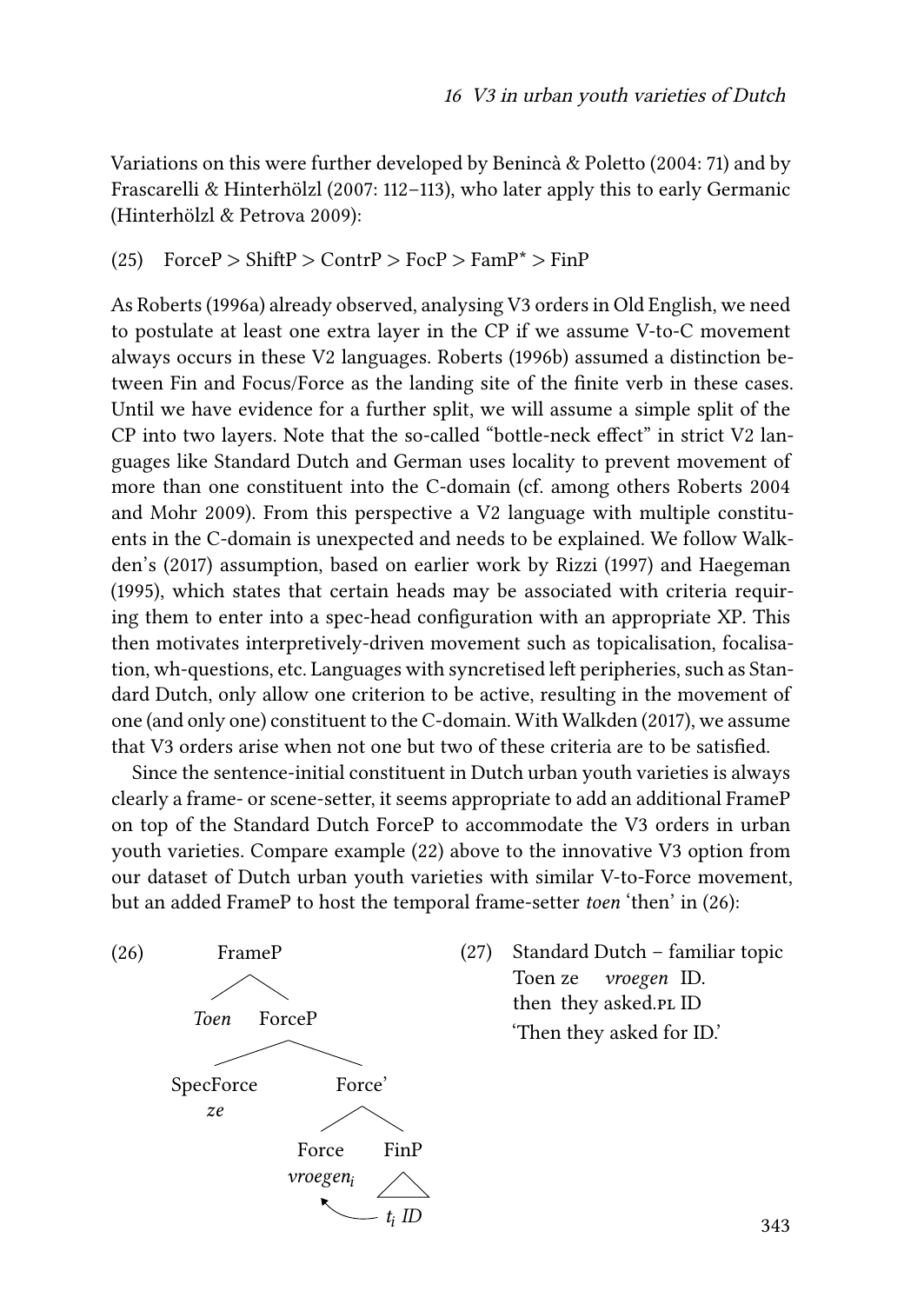Wolfe's typology assumes a cartographic CP-structure based on [Rizzi \(1997\)](#page-27-7) with a FrameP on top of ForceP, followed by TopP, FocP and FinP. Since urban youth varieties of Dutch allow various kinds of frame-setters (e.g. *daarna* 'afterwards', *soms* 'sometimes', etc.) and only one preverbal topic/focus, the grammar of these varieties can therefore be best described as "Force-V2 system 1" in Wolfe's typology. Speakers with optional V3 orders have access to two registers of Dutch: Standard Dutch with strict V2 ("Force-V2 system 2") and urban varieties with optional additional frame-setters ("Force-V2 system 1"). We assume that styleshifting occurs in more formal contexts, e.g. writing, speaking to non-peers, etc. Wolfe's V2 typology is ultimately a diachronic typology. In the next section, we will turn back to his typology in the light of our diachronic analysis.

#### <span id="page-17-0"></span>**4.2 Diachronic analysis**

Old English was already analysed as a V2 language by [Van Kemenade \(1987\)](#page-27-11). In 1996, Ian Roberts makes inferences based on this and work on Gothic by, among others, [Kiparsky \(1994\)](#page-26-11) and observed that "residual V2" in Present-day English is a misleading term for the actual state of affairs. Comparing characteristics of Old English V2 and V3 orders, it appears that "Full V2" of Modern German and Dutch is better described as an innovation: a stage of "strict V2" that English has never reached. [Roberts \(1996b\)](#page-27-9) suggests that the V2 and V3 orders in Old English can be analysed with a "split-Comp" structure allowing multiple landing sites for the verb in the left periphery.

To our knowledge, [Walkden](#page-27-1)'s (2017) paper on Germanic urban youth varieties (or "urban vernaculars" as he calls them) presents the only comprehensive diachronic analysis of these innovative types of V3 orders. In addition to the urban vernacular data, he draws on insights from, among others, [Roberts \(1996b\)](#page-27-9) to develop a similar account for the situation in Old English. Walkden's analysis is based on a scenario of imperfect L2 acquisition of the standard V2 language by speakers from a different linguistic background (e.g. immigrants from Turkey, Morocco, etc. moving to Germany, or, in our case, the Netherlands). He proposes three separate stages for the development of optional V3 orders (cf. [Walkden](#page-27-1) [2017\)](#page-27-1):

- *Stage 1:* L2 learners of standard Germanic V2 fail to acquire verb movement to C, resulting in SVO orders
- *Stage 2:* L1 learners (e.g. children of first-generation immigrants) attempt to reconcile mixed input of SVO and V-to-C, resulting in a split-CP (CP1 & CP2) that allows for the observed optional V3 structures in the urban vernaculars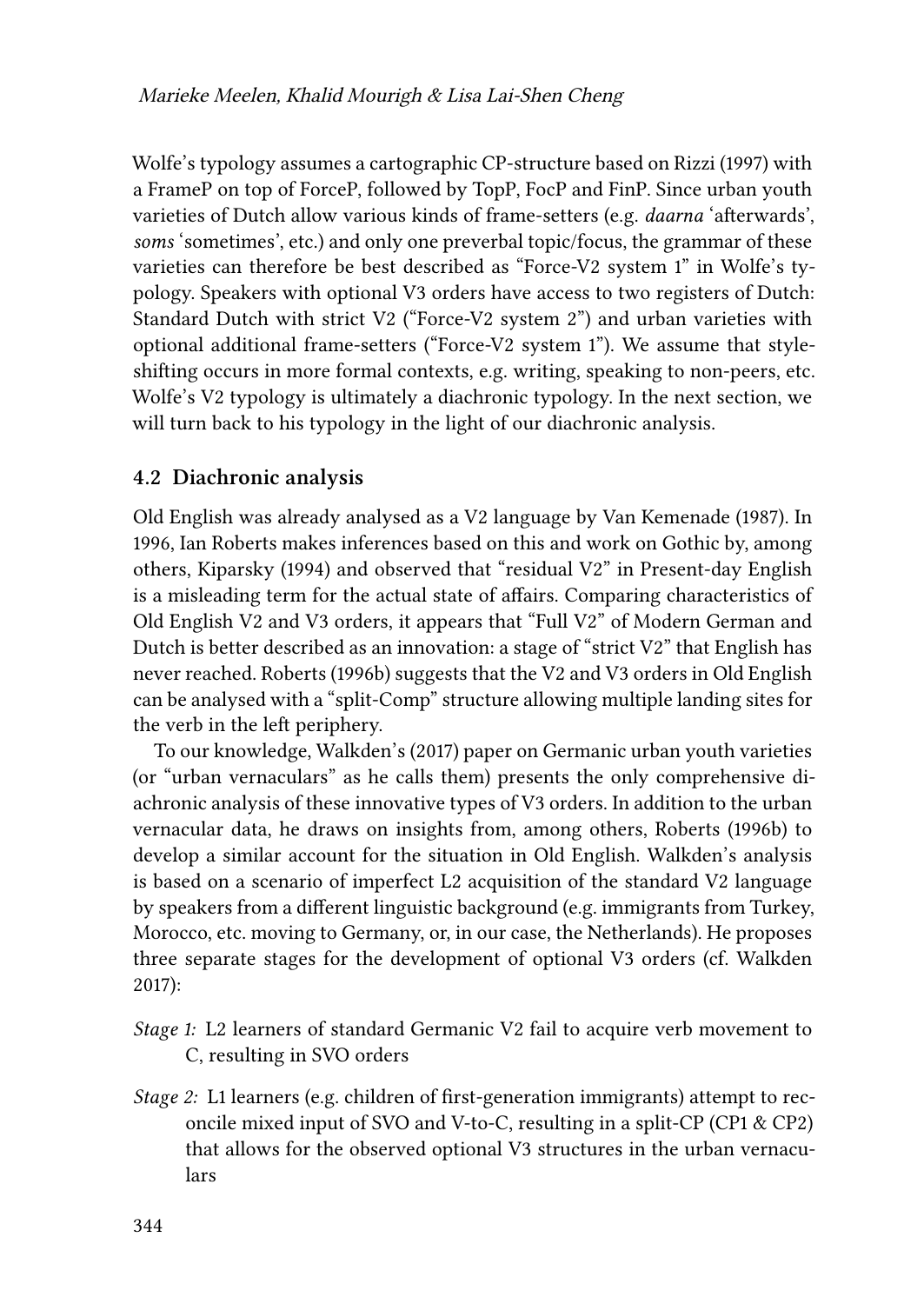*Stage 3:* V3 structures are propagated across communities and successive generations increase their use

These diachronic developments are straightforward and they fit the overall sociolinguistic situation with first- and second-generation immigrants in the Netherlands as well. Through socio-historical circumstances, certain areas of the country had a high proportion of L2 learners. Let us go through the implications for the analysis of the Dutch urban vernacular V3 sentences stage by stage.

*Stage 1* of the analysis hinges on the failure of the acquisition of verb movement to C. This is necessary for the subsequent stage in which the second generation attempts to make sense of a mixed SVO/V-to-C input. The question is whether this scenario of failure of the acquisition of V-to-C movement is likely for the Moroccan immigrants in the Netherlands. The native language of this first-generation L2 learners is Berber or Moroccan Arabic, although all of them have a good understanding of Standard Arabic as well. Both Berber and Arabic are VSO languages with optional SVO orders. Verb movement in pragmatically neutral matrix clauses in these languages is usually argued to be limited to V-to-T or V-to-AgrSP (cf. amongst others [Benmamoun \(1992\)](#page-25-10), [Jouini \(2014\)](#page-26-12) and [Shlon](#page-27-12)[sky \(2000\)](#page-27-12) for Arabic and [Choe \(1987\)](#page-25-11) for Berber). In both languages, sentenceinitial frame-setters can occur with following VSO orders as well. In a corpus study of child-directed Dutch, [MacWhinney & Snow \(1985\)](#page-26-13) observed that only 23% of the input was non-subject initial. Although this is apparently enough for Dutch L1 learners to acquire the V2 constraint (see also [Yang \(2000:](#page-28-5) 114) for a full discussion), L2 learners might initially interpret the non-subject initial orders in a way that is compatible with the grammar of their first language. We would thus hypothesise that they do not postulate a phi-probe in the C domain resulting in V-to-C movement because they do not require this phi-feature on C to yield XVS orders in their native language. With the next generation, they use their mixed input, leading to Stage 2 in Walkden's proposal. Although at home they might also speak Berber or Moroccan Arabic, Dutch is frequently used in the Moroccan community; there are multiple dialects and languages that are not always mutually intelligible. Since our current number of examples of V3 order are still fairly limited and we have not collected any specific acquisitional data of these L2 learners yet, we leave a further exploration of this hypothesis for future research.

Assuming *Stage 1* has resulted in the failed acquisition of V-to-C movement, in *Stage 2* the next generation consisting of L1 learners of Dutch attempt to reconcile their mixed SVO/V2 input. They acquire V-to-C successfully and their language, the urban youth variety under discussion, has a V2 grammar. To reconcile this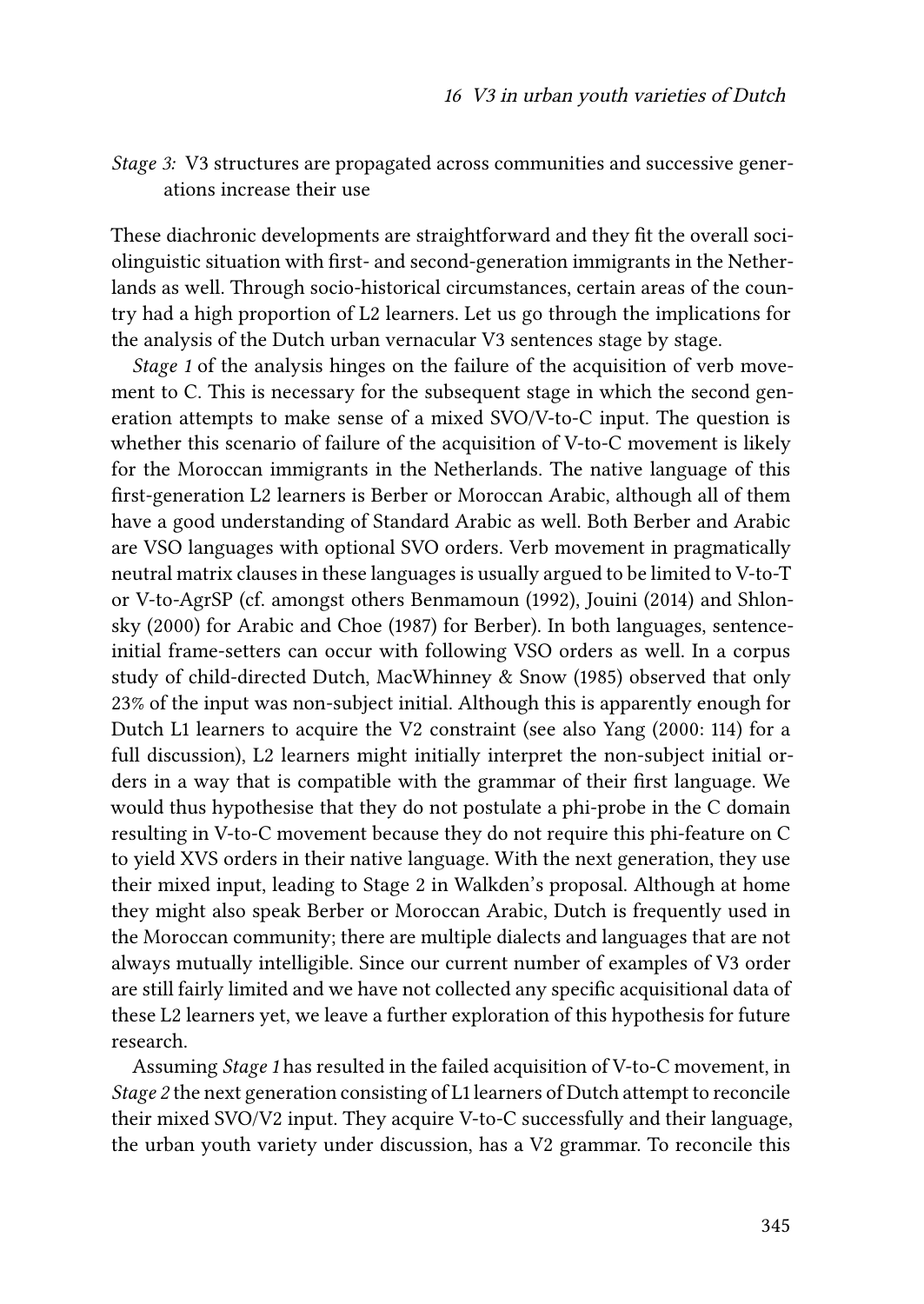V2 grammar with the SVO input as well, they are forced to postulate a split of the CP to accommodate additional frame-setters.

In *Stage 3* this split is then postulated to be propagated throughout the community. The V3 orders in our data are not limited to a single speaker, but found in interviews with various teenagers from Gouda. In addition to this, we found several examples of these V3 innovations in YouTube videos of young speakers with a Moroccan heritage from other parts of the country. This is a clear indication that the new split-CP grammar has spread amongst teenagers with a Moroccan background in the Netherlands at the very least. The young people with optional V3 orders seem to be aware of the fact that this grammar is associated with a specific register, as they are able to switch to a purely V2 grammar in formal contexts or simply when talking to Dutch speakers outside of their Moroccan Dutch community.<sup>9</sup>

#### **4.3 V3 innovations in a diachronic typology of V2**

Recall Wolfe's typology of V2 languages from§[4.1](#page-14-0), which we present in Figure [16.1](#page-20-0). [Wolfe \(2019\)](#page-28-4) argues that older Germanic varieties provide more options for V3 orders. Early Medieval Romance and Early Old High German allowed both topics and foci in sentence-initial position and are thus classified as a "Fin-V2" system. In later Old French and Spanish and New High German, on the other hand, only a frame-setter and either a topic or a focus constituent was found sentence-initially, making them "Force V2 system 1" languages. In both Germanic and Romance, Wolfe thus observes a change from Fin-V2 to Force-V2 (and within Force-V2 from system 1 to system 2, which ultimately happened in Modern Dutch and German).

From this perspective, the optional V3 orders in the Dutch urban varieties could indicate that this variety of Dutch is in transition (again) from a Force-V2 system 2 (back) to system 1. Would this typology be appropriate for the scenario of language contact and change proposed by [Walkden \(2017\)](#page-27-1)? A crucial aspect of Walkden's scenario is that the CP cannot be split in the standard V2 language. The simple non-cartographic synchronic analysis with a single CP in Standard

<sup>9</sup>As we have only collected data from young people with a Moroccan background, at this stage we cannot comment on how widespread this phenomenon is outside the Moroccan community in the Netherlands. In addition, more data is needed on the socio-linguistic parameters associated with the possible switch in register. This, however, goes beyond the scope of the present paper and we leave this for future research.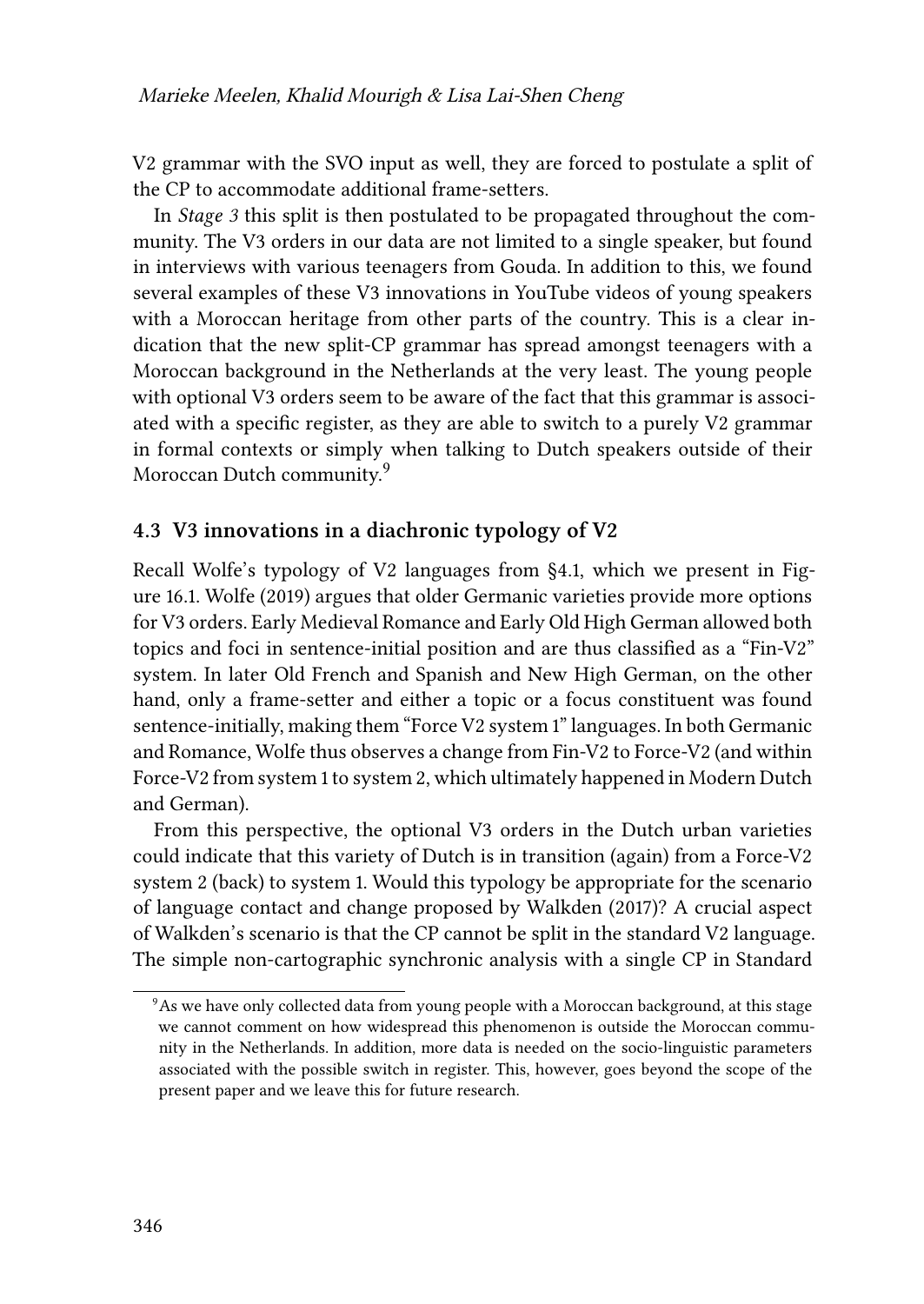<span id="page-20-0"></span>

Figure 16.1: V3\* in V2 languages([Wolfe 2019:](#page-28-4) 31)

Dutch splitting into a CP1 and CP2 would therefore work. In the grammar of Dutch urban youth varieties, the outer CP2 is reserved for any type of framesetter and the inner CP1 hosts the verb and any type of preverbal constituent. These labels need no further specification, although the outer CP2 could be seen as a FrameP since it always hosts a frame- or scene-setter. This consistency provides a good argument for the mapping of information-structural features to a further-defined hierarchical structure in the left periphery, at least for FrameP and ForceP.

If we were to assume the CP of Standard Dutch is already split into further layers of ForceP, FocP, FinP etc. and we thus take a cartographic approach, Walkden's diachronic scenario can only work if the verb in Standard Dutch is in the left-most possible position. If the verb were in a lower position, the need to postulate more structure to reconcile the SVO/V2 input would not arise, so the split sketched by Walkden would not be motivated. The left-most position would be Force in a "ForceP system 2" type of language, which is indeed the position in which the verb lands according to [Wolfe \(2019\)](#page-28-4). If Walkden's scenario is correct this implies there might be diachronic evidence in addition to Wolfe's synchronic V3 analysis to motivate V-to-Force movement in Standard Dutch. The forced split of the CP (or ForceP) Walkden describes could result in the creation of extra structure in the form of a FrameP that can host any type of frame-setter in a "Force-V2 system 1" type of grammar.

[Walkden \(2017\),](#page-27-1) however, suggests this split CP conflates information-structural layers as follows: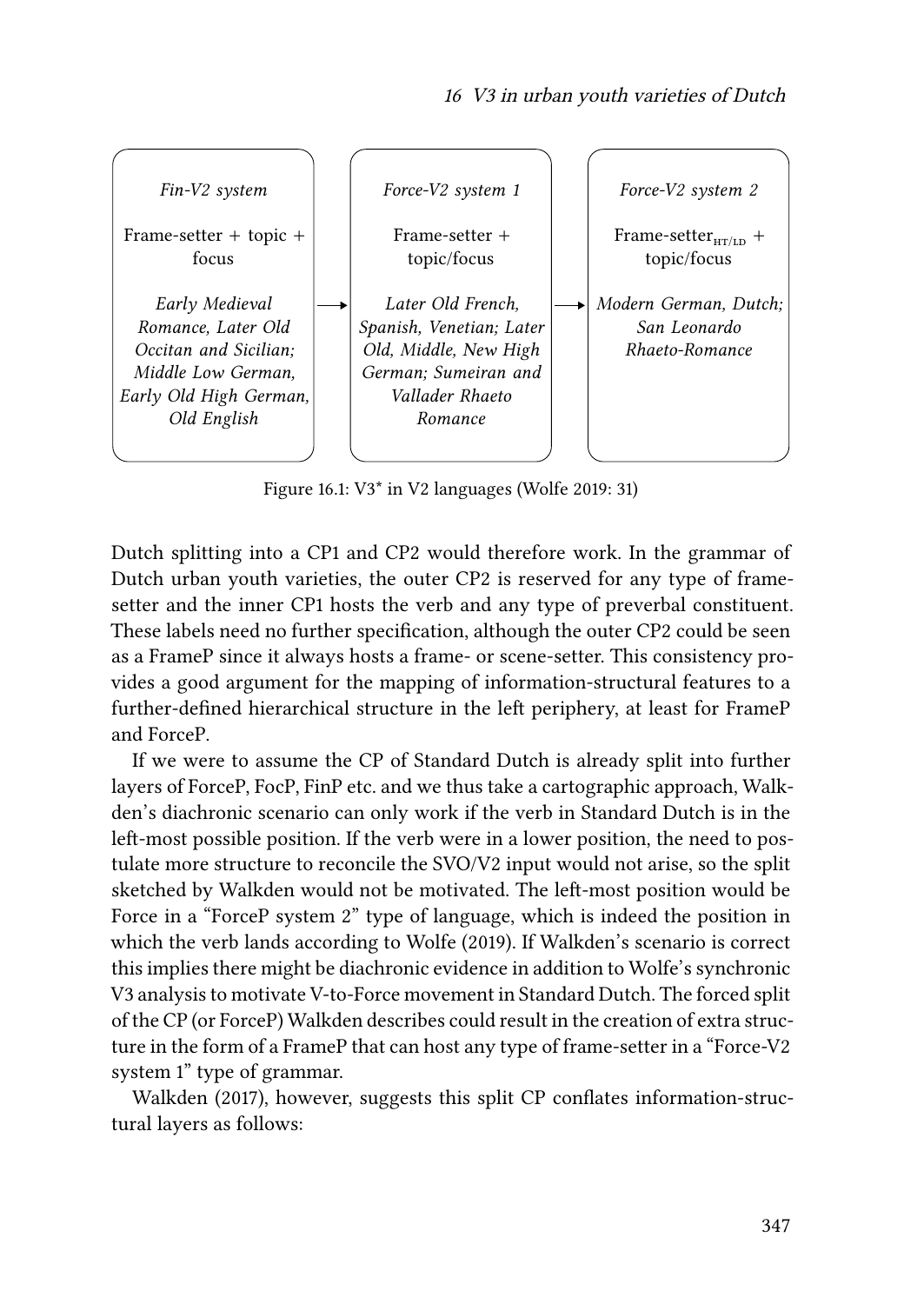- CP2 = ForceP, ShiftP, ContrP and FocP (for sentence-initial frame-setters)
- CP1 = FamP and FinP (for preverbal subjects)

CP2 does not include FrameP in this system, forcing the sentence-initial framesetter to occur lower in the structure, in ForceP, ShiftP or ContrP. CP1 is reserved for FamP and FinP as these host the preverbal subject that are (almost) always familiar topics in the data Walkden discusses. Recall, however, that preverbal subjects in Dutch urban varieties are not always familiar topics:

- (28) Standard Dutch
	- a. Shift topic

Op een gegeven moment iemand *zegt* tegen hem je moet naar Fez at a certain time someone says to him you must to Fez 'At some point someone says to him: you must go to Fez.'

b. Contrastive topic

daarna afterwards the rest says I go not de rest *zegt* ik ga niet 'Afterwards the rest says: I'm not going.'

c. Shift topic?

Vaak het probleem *is* dat ze met de jaren verwachten ze often the problem is that they with the years expect.pl they more meer. 'Often the problem is that they – as the years go by – expect more.'

These types of contrastive or shift topics in preverbal position would be in CP2 in Walkden's split CP if we take the information-structural labels of the split CP seriously. Walkden's mechanism of change can thus only be extended to the Dutch urban varieties if the CP is split differently. We therefore propose the following split:

- CP2 = FrameP (for sentence-initial frame-setters)
- CP1 = ForceP (for preverbal subjects with any information-structural status)

To conclude, we adopt Walkden's diachronic scenario resulting in a situation in which second-generation L1 speakers of Dutch solve their ambiguous SVO/V2 input by creating additional structure in the C-domain. If we confine ourselves to an analysis of Dutch only, it would suffice to postulate a single CP in Standard Modern Dutch that is subsequently reanalysed by the speakers of urban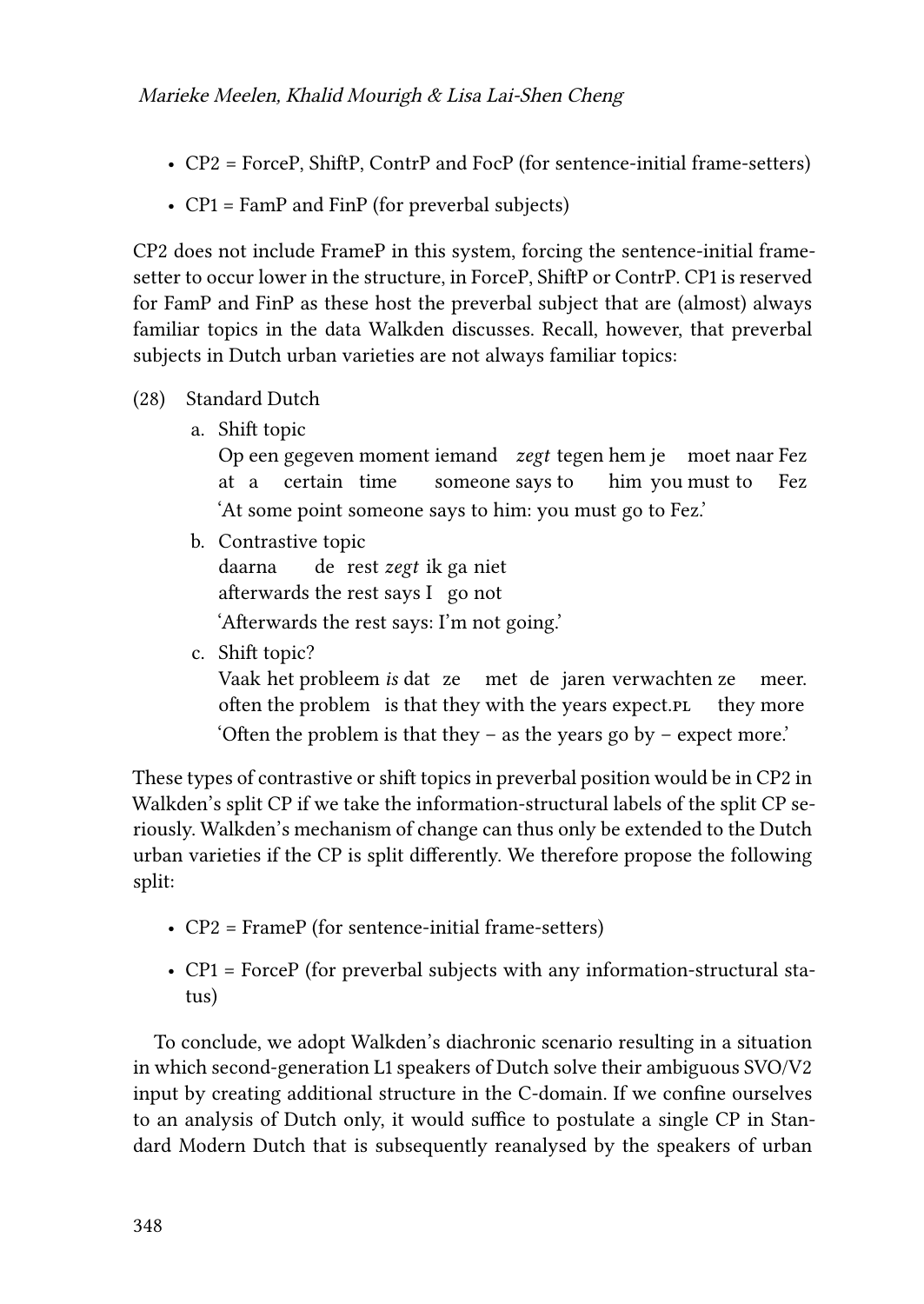youth varieties as a simply binary split into CP1 and CP2. From a cross-linguistic perspective, however, it might be desirable to adopt a cartographic layering of the CP that can account for the observed differences in terms of pro-drop, optional V3 orders and the landing site of the verb, as proposed by [Wolfe \(2019\).](#page-28-4) If we combine Walkden's diachronic scenario with [Wolfe](#page-28-4)'s (2019) typology of V2 grammars, the Dutch urban youth varieties are moving away from a "Force-V2 system 2" (Standard Modern Dutch) to a "Force-V2 system 1" with an additional FrameP. Although Wolfe's typology is also based on diachronic syntactic changes, both the Romance and Germanic languages he studied have moved from "Fin-V2" to "Force-V2 system 1" and, in the case of Dutch and German, all the way to "Force-V2 system 2". The innovative V3 orders in urban youth varieties present an interesting case of syntactic change in the opposite direction, i.e. from "Force-V2 system 2" to "Force-V2 system 1".<sup>10</sup>

### <span id="page-22-0"></span>**5 Future work**

Some issues discussed in the present paper provide interesting pathways for future work. The generalisations and analyses presented here are based on a small dataset. It would first of all be important to extend our dataset in both qualitative and quantitative ways. The quality of our current data is limited to interview settings with young people from Gouda and some videos in which Dutch teenagers with a Moroccan heritage present themselves and discuss their lives. As mentioned by [Freywald et al. \(2015\)](#page-26-0), these methods do not necessarily get the best results, because young people change to a more formal (i.e. more Standard Dutch) register whenever an interviewer is present. In our future attempts at data collection, we will therefore aim to leave the recorder with the young people and let them speak without any interference.

From a synchronic point of view, there are some more observations in our current dataset that warrant further discussion. One pattern that is repeatedly found in these urban youth varieties, but not in Standard Dutch, is *dat*-deletion, as shown in [\(29a\)](#page-22-1):

<span id="page-22-1"></span>(29) a. MD-C

Denk je hij weet Gouda uit think you he knows Gouda from his head zijn hoofd? 'Do you think (that) he knows Gouda by heart?'

 $10$ A reviewer speculates this type of change in the opposite direction might be associated with language contact and L2 acquisition, whereas change from "Force-V2 system 1" to "Force-V2 system 2" might be "the more natural 'endogenous' change". This is an interesting suggestion that we would like to explore in future research.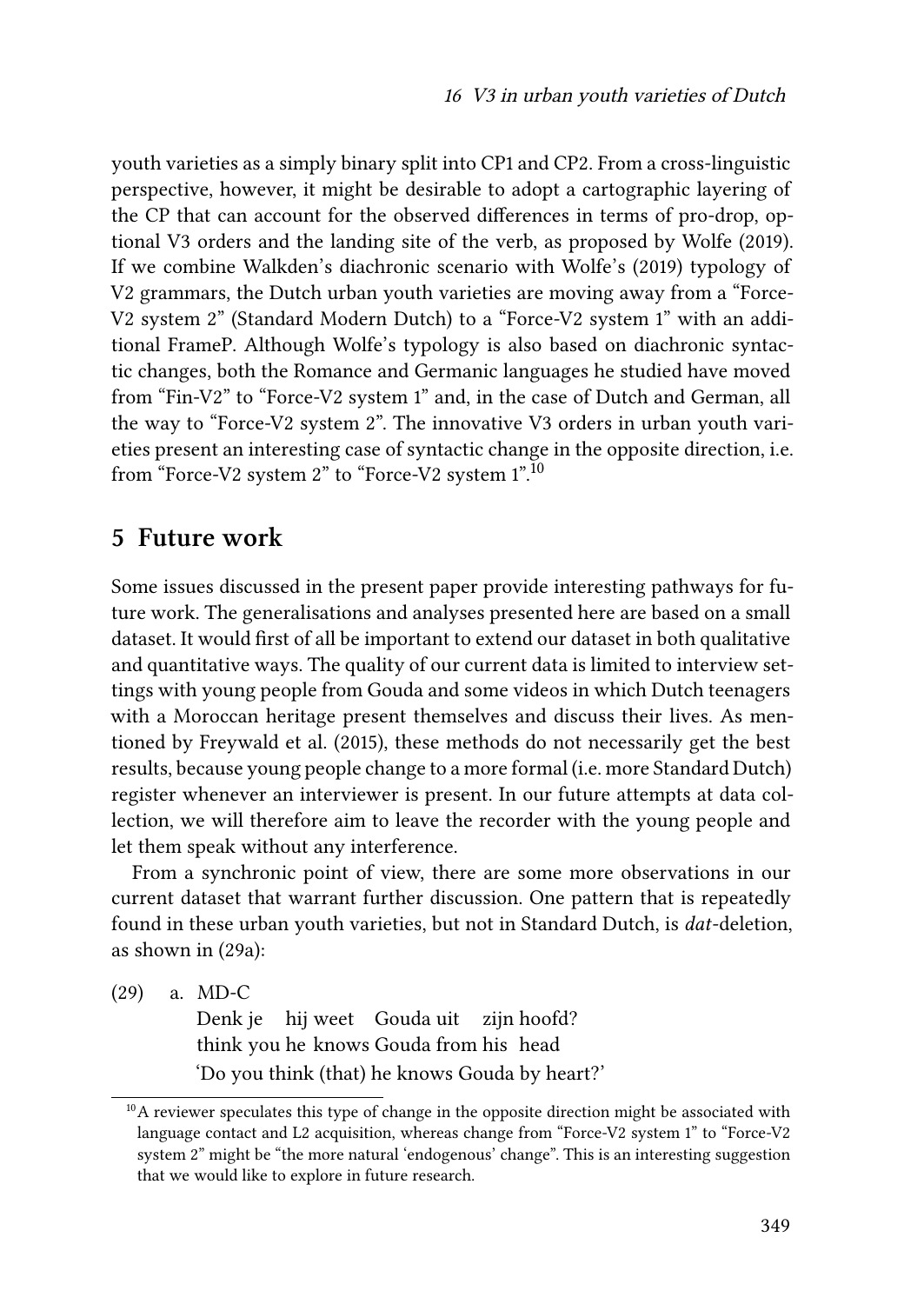b. Standard Dutch Denk je think you that hij Gouda from his head knows dat hij Gouda uit zijn hoofd weet? 'Do you think (that) he knows Gouda by heart?'

Both the deletion of the complementiser and the lack of subordinate word order (SOV in Standard Dutch) need to be addressed in any future discussions on the C-domain of these urban youth varieties.

From a diachronic perspective, there are numerous strands for future research, especially from a cross-linguistic perspective. To mention just one in Dutch alone: a more thorough study of the process of L2 acquisition would be beneficial to provide further evidence for the scenario sketched by [Walkden \(2017\)](#page-27-1).

### **6 Conclusion**

In this paper we compared new data from Dutch urban youth varieties to emerging varieties in other Germanic languages like German and Norwegian. We first of all argued that, unlike previously thought, V3 word orders can indeed be found in urban youth varieties of Dutch as well. We supported this with evidence from a small dataset consisting mainly of interviews with teenagers with a Moroccan heritage living in Gouda, in the west of the Netherlands. Some further examples from Dutch-Moroccan teenagers from other parts of the country presenting themselves on YouTube and online forums suggest this phenomenon is not limited to this community in Gouda. The V3 patterns in our dataset share most characteristics of the optional V3 innovations observed in other Germanic urban youth varieties: the sentence-initial constituent is a frame-setter of any category and the preverbal constituent is mainly the subject that functions as a familiar topic.

There are, however, a couple of examples in our current dataset that do *not* function as familiar topics. We adopted [Walkden'](#page-27-1)s (2017) analysis and extended it by adding an additional FrameP so that preverbal constituents that do not function as familiar topics could be accounted for as well. This type of analysis fits well into [Wolfe'](#page-28-4)s (2019) typology of V2 languages. Following Wolfe's cline of possible V2-languages, we argued that the Dutch urban youth varieties can best be analysed as "Force-V2 system 1" grammars with V-to-Force movement + an additional FrameP. They thus differ from Standard Dutch, which is argued to be a "Force-V2 system 2" based on the fact that only hanging or left-dislocated topics can be found in sentence-initial position of superficial V3 patterns.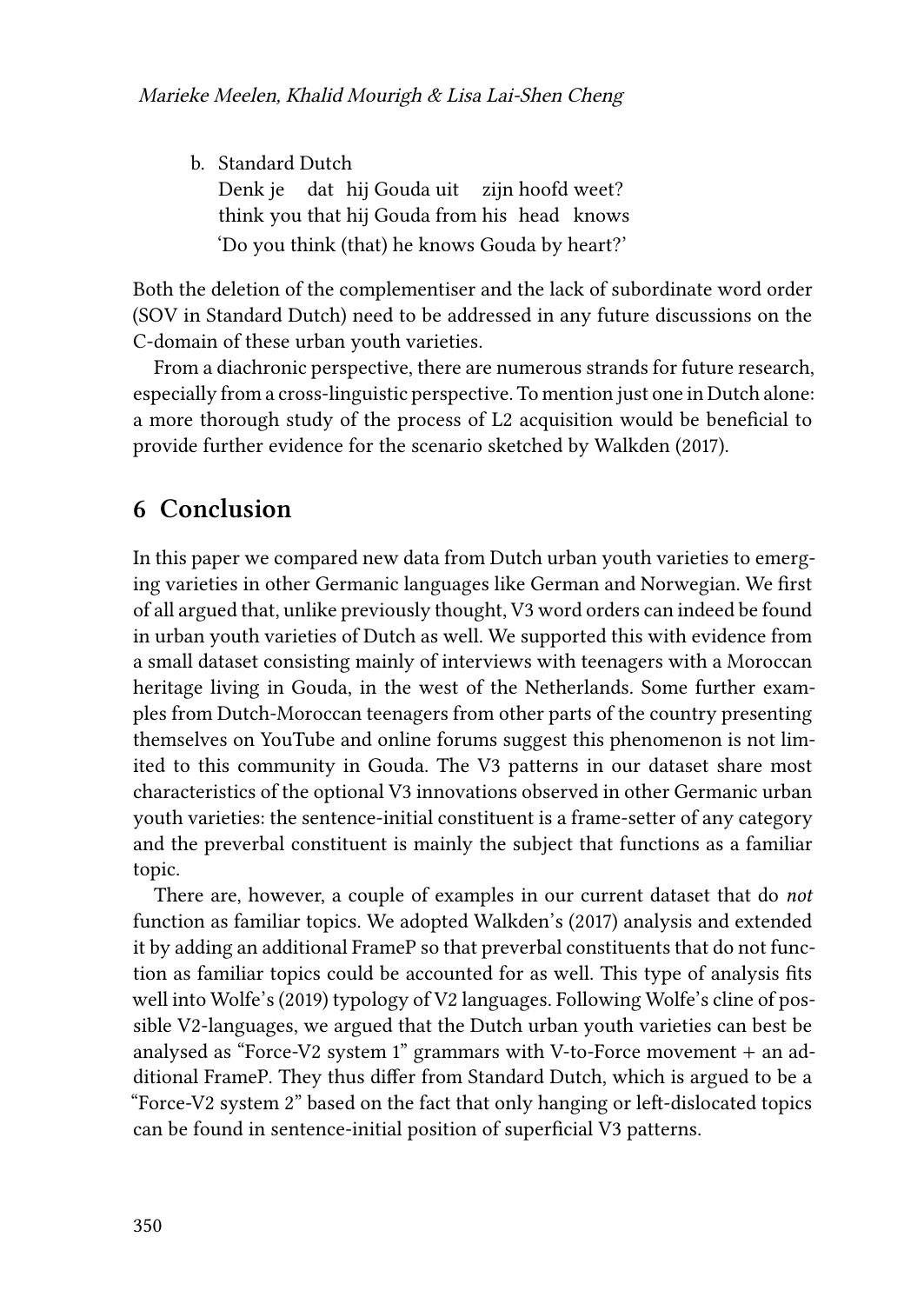## **Abbreviations**

| 2              | second person                 | LD | left dislocation |
|----------------|-------------------------------|----|------------------|
| 3<br><b>HT</b> | third person<br>hanging topic | PL | plural           |
| <b>INF</b>     | infinitive                    | SG | singular         |

# **Acknowledgements**

The research leading to these results has received funding from the European Union's seventh *framework programme* for research, technological development and demonstration under grant agreement no. 613465 and from the European Research Council advanced grant for the project *Rethinking comparative syntax* (ID 269752).

# **Appendix**

Table [16.1](#page-24-0) shows the dates and locations of interviews in conducted with young speakers of Moroccan Dutch in Gouda. More details about the speakers and the corpus in general can be found in [Mourigh \(2017\)](#page-26-4).

<span id="page-24-0"></span>

| Speaker | <b>Interview Date</b> | Location         | Heritage language | Duration         | Age |
|---------|-----------------------|------------------|-------------------|------------------|-----|
| $MD-A$  | $20 - 11 - 2014$      | City centre      | Berber            | $45 \text{ min}$ | 18  |
| $MD-B1$ | $02 - 10 - 2014$      | Sports club      | Berber            | $23 \text{ min}$ | 17  |
| $MD-B2$ | $02 - 10 - 2014$      | Sports club      | (same speaker)    | 8 min            | 17  |
| $MD-BA$ | $16 - 10 - 2014$      | Sports club      | (same speaker)    | $36 \text{ min}$ | 17  |
| $MD-C$  | $02 - 10 - 2014$      | Sports club      | Arabic            | $23 \text{ min}$ | 15  |
| $MD-E1$ | $26 - 10 - 2014$      | Park             | Arabic            | $35 \text{ min}$ | 17  |
| $MD-E2$ | 15-06-2015            | City centre      | (same speaker)    | $60 \text{ min}$ | 17  |
| $MD-H$  | $26 - 10 - 2014$      | Park             | Arabic            | $40 \text{ min}$ | 17  |
| $MD-I$  | 15-06-2015            | City centre      | Berber            | $60 \text{ min}$ | 21  |
| $MD-K$  | $30 - 10 - 2014$      | Community centre | Berber            | $90 \text{ min}$ | 14  |
| MD-L    | $30 - 10 - 2014$      | Community centre | Berber            | $90 \text{ min}$ | 15  |

Table 16.1: Background of speakers from [Mourigh \(2017\)](#page-26-4)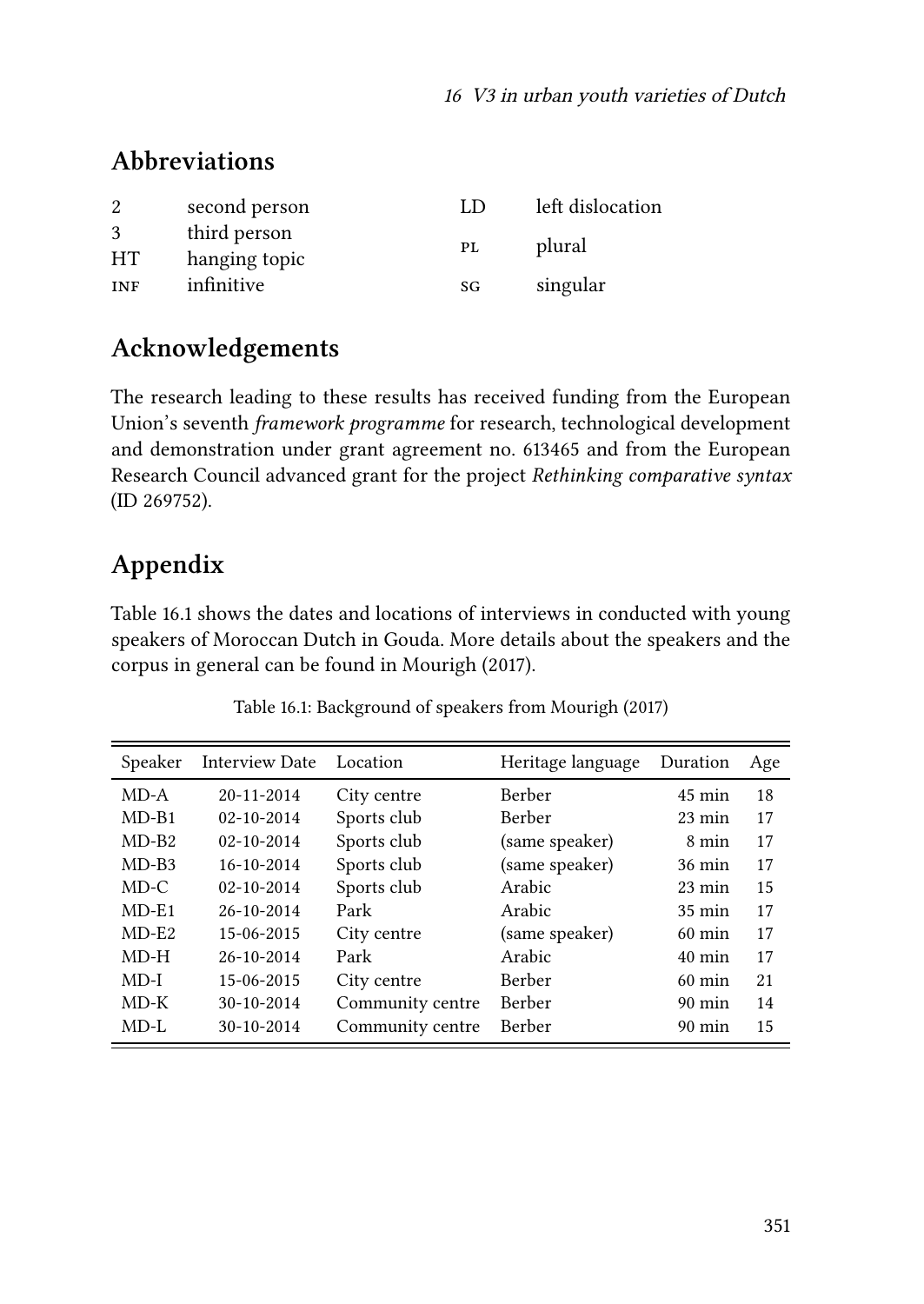## **References**

- <span id="page-25-0"></span>Aarsæther, Finn. 2010. The use of multiethnic youth language in Oslo. In Pia Quist & Bente Ailin Svendsen (eds.), *Multilingual urban Scandinavia: New linguistic practices*, 111–126. Bristol: Channel View Publications.
- <span id="page-25-7"></span>Antomo, Mailin & Markus Steinbach. 2010. Desintegration und Interpretation: Weil-V2-Sätze an der Schnittstelle zwischen Syntax, Semantik und Pragmatik. *Zeitschrift für Sprachwissenschaft* 29(1). 1–37.
- <span id="page-25-1"></span>Appel, René. 1984. *Immigrant children learning Dutch: Sociolinguistic and psycholinguistic aspects of second-language acquisition*. Dordrecht: Foris.
- <span id="page-25-2"></span>Appel, René & Pieter Muysken. 1987. *Bilingualism and language contact*. London: Edward Arnold.
- <span id="page-25-8"></span>Benincà, Paola & Cecilia Poletto. 2004. Topic, focus, and V2: Defining the CP sublayers. In Luigi Rizzi (ed.), *The structure of CP and IP* (The Cartography of Syntactic Structures 2), 52–75. Oxford: Oxford University Press.
- <span id="page-25-10"></span>Benmamoun, Elabbas. 1992. Structural conditions on agreement. In *Proceedings of NELS*, vol. 22, 17–32.
- <span id="page-25-6"></span>Chafe, Wallace L. 1976. Givenness, contrastiveness, definiteness, subjects, topics and point of view. In Charles N. Li (ed.), *Subject and topic*, 27–55. New York: Academic Press.
- <span id="page-25-11"></span>Choe, Jae W. 1987. LF movement and Pied-Piping. *Linguistic Inquiry* 18(2). 348– 353.
- <span id="page-25-3"></span>Cornips, Leonie. 2002. Etnisch Nederlands. In Hans Bennis, Guus Extra, Pieter Muysken & Jacomine Nortier (eds.), *Een buurt in beweging. Talen en culturen in het Utrechtse Lombok en Transvaal*, 285–302. Amsterdam: Aksant.
- <span id="page-25-4"></span>Cornips, Leonie & Vincent A. De Rooij. 2013. Selfing and othering through categories of race, place, and language among minority youths in Rotterdam, The Netherlands. In Peter Siemund, Ingrid Gogolin, Monika Edith Schulz & Julia Davydova (eds.), *Multilingualism and language diversity in urban areas: Acquisition, identities, space, education* (Hamburg Studies on Linguistic Diversity 1), 129–164. John Benjamins. DOI: [10.1075/hsld.1.07cor](https://doi.org/10.1075/hsld.1.07cor).
- <span id="page-25-5"></span>De Ruiter, Adrianus Cornelis Jacob. 1989. *Young moroccans in the netherlands: An integral approach to their language situation and acquisition of Dutch*. Utrecht University. (Doctoral dissertation).
- <span id="page-25-9"></span>Frascarelli, Mara & Roland Hinterhölzl. 2007. Types of topics in German and Italian. In Kerstin Schwabe & Susanne Winkler (eds.), *On information structure, meaning, and form: Generalizations across languages*, 87–116. Amsterdam: John Benjamins. DOI: [10.1075/la.100.07fra](https://doi.org/10.1075/la.100.07fra).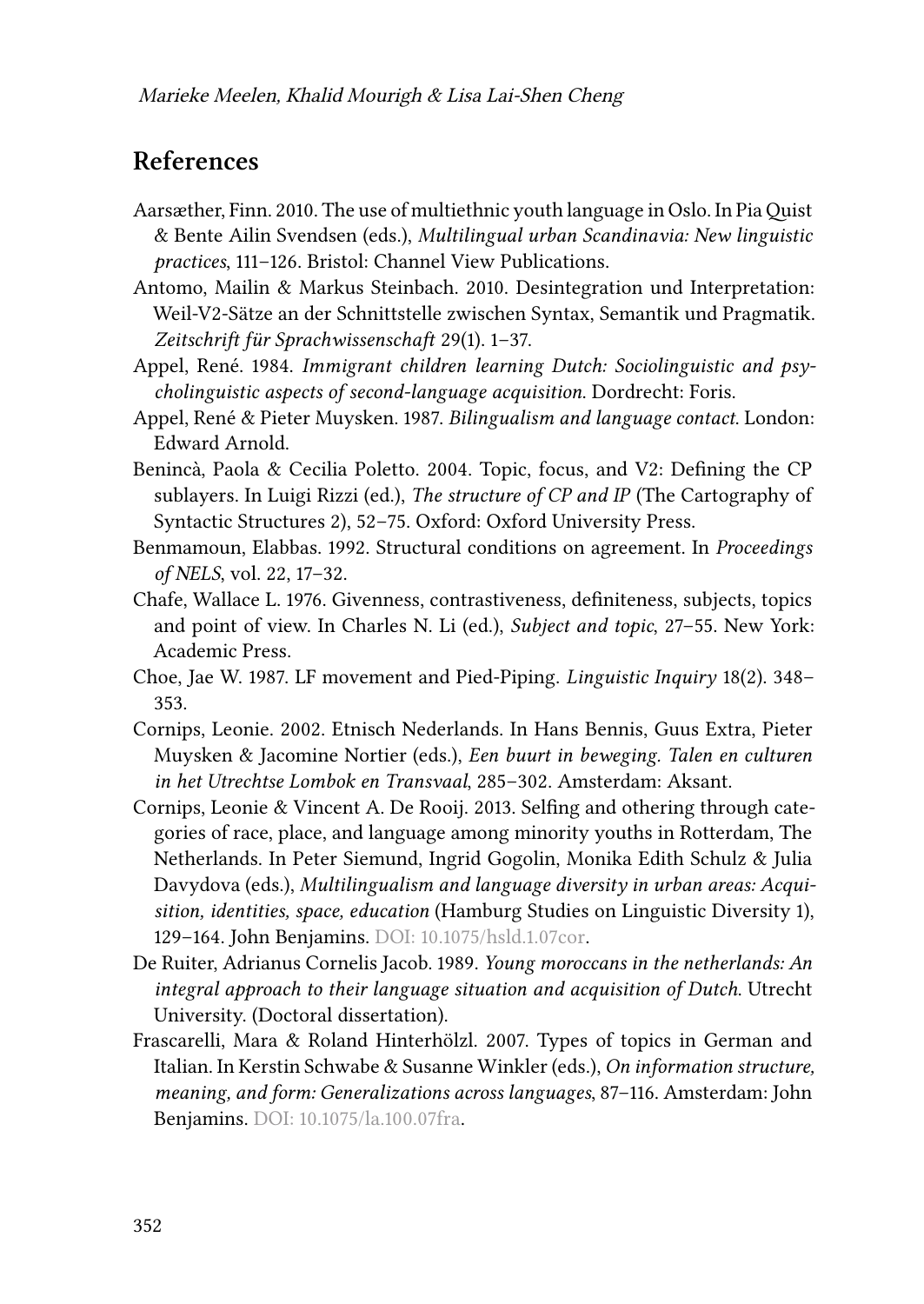- <span id="page-26-0"></span>Freywald, Ulrike, Leonie Cornips, Natalia Ganuza, Ingvild Nistov & Toril Opsahl. 2015. Beyond verb second–a matter of novel information-structural effects? Evidence from Norwegian, Swedish, German and Dutch. In Jacomine Nortier & Bente Ailin Svendsen (eds.), *Language, youth and identity in the 21st century*, 73–92. Cambridge: Cambridge University Press. DOI: [10 . 1017 /](https://doi.org/10.1017/CBO9781139061896.006) [CBO9781139061896.006](https://doi.org/10.1017/CBO9781139061896.006).
- <span id="page-26-1"></span>Ganuza, Natalia. 2008. *Syntactic variation in the Swedish of adolescents in multilingual urban settings: subject-verb order in declaratives, questions and subordinate clauses*. Stockholm University. (Doctoral dissertation).
- <span id="page-26-6"></span>Greco, Ciro & Liliane Haegeman. 2020. Frame setters and microvariation of subject-initial Verb Second. In Rebecca Woods & Same Wolfe (eds.), *Rethinking verb second*, 61–89. Oxford: Oxford University Press.
- <span id="page-26-10"></span>Haegeman, Liliane. 1995. Root infinitives, tense, and truncated structures in Dutch. *Language Acquisition* 4(3). 205–255. DOI: [10.1207/s15327817la0403\\_2](https://doi.org/10.1207/s15327817la0403_2).
- <span id="page-26-8"></span>Hinterhölzl, Roland & Svetlana Petrova (eds.). 2009. Berlin: De Gruyter. DOI: [10.](https://doi.org/10.1515/9783110216110) [1515/9783110216110](https://doi.org/10.1515/9783110216110).
- <span id="page-26-7"></span>Holmberg, Anders. 2013. Verb second. In Tibor Kiss & Artemis Alexiadou (eds.), *Syntax — Theory and analysis: An international handbook*, vol. 1, 342–383. Berlin: De Gruyter. DOI: [10.1515/9783110377408.342.](https://doi.org/10.1515/9783110377408.342)
- <span id="page-26-12"></span>Jouini, Kemel. 2014. *Parameters and micro-parameters in Arabic sentence structure*. Victoria University of Wellington. (Doctoral dissertation).
- <span id="page-26-11"></span>Kiparsky, Paul. 1994. Indo-European origins of Germanic syntax. In Adrian Battye & Ian Roberts (eds.), *Clause structure and language change*, 140–170. Oxford: Oxford University Press.
- <span id="page-26-5"></span>Kossmann, Maarten. 2017. Key and the use of Moroccan function words in Dutch internet discourse. *Nederlandse Taalkunde* 22(2). 223–248.
- <span id="page-26-2"></span>Lukassen, Lysette. 2011. *Zinsintroducerende elementen en woordvolgorde in het Nederlands: Interferentie effecten van het Marokkaans en het Turks*. Radboud Universiteit Nijmegen. (BA thesis).
- <span id="page-26-13"></span>MacWhinney, Brian & Catherine Snow. 1985. The Child Language Date Exchange. *Journal of Child Language* 12. 271–296.
- <span id="page-26-9"></span>Mohr, Sabine. 2009. V2 as a single-edge phenomenon. In Kleanthes K. Grohmann & Phoevos Panagiotidis (eds.), *Selected Papers from the 2006 Cyprus Syntaxfest*, 141–158. Newcastle-upon-Tyne: Cambridge Scholars Publishing.
- <span id="page-26-3"></span>Montrul, Silvina. 2016. *Heritage language acquisition*. Cambridge: Cambridge University Press.
- <span id="page-26-4"></span>Mourigh, Khalid. 2017. *Gouda Moroccan Dutch corpus*. Ms., Leiden University.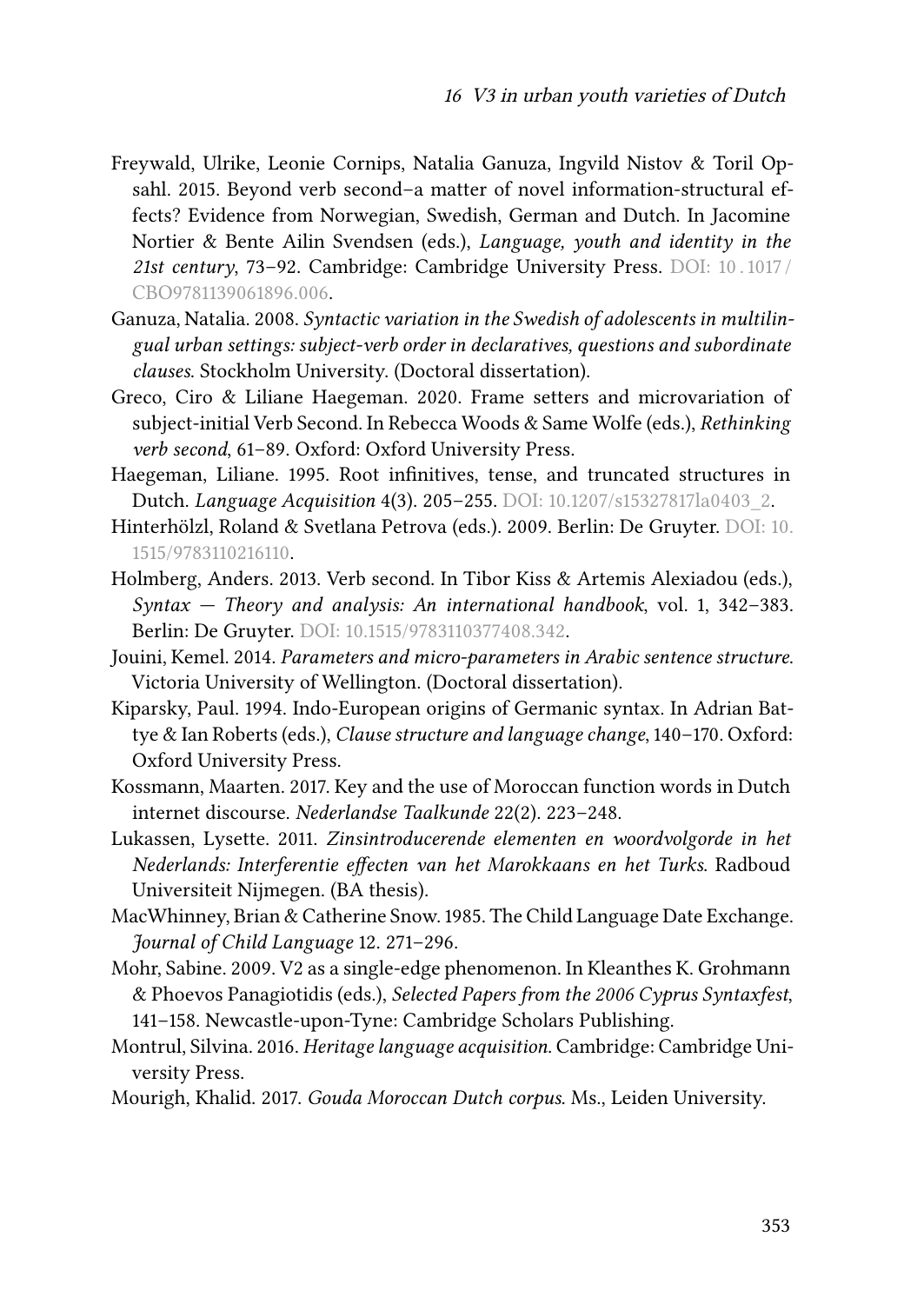- <span id="page-27-3"></span>Opsahl, Toril. 2009. *"Egentlig alle kan bidra!": En samling sosiolingvistiske studier av strukturelle trekk ved norsk i multietniske ungdomsmiljøer i Oslo* [A collection of sociolinguistic studies of structural features associated with Norwegian as spoken among youth in multiethnic settings in Oslo]. University of Oslo. (Doctoral dissertation).
- <span id="page-27-4"></span>Quist, Pia. 2008. Sociolinguistic approaches to multiethnolect: Language variety and stylistic practice. *International Journal of Bilingualism* 12(1-2). 43–61.
- <span id="page-27-6"></span>Reis, Marga. 2013. "Weil-V2"-Sätze und (k) ein Ende? Anmerkungen zur Analyse von Antomo & Steinbach (2010). *Zeitschrift für Sprachwissenschaft* 32(2). 221– 262.
- <span id="page-27-7"></span>Rizzi, Luigi. 1997. The fine structure of the left periphery. In Liliane Haegeman (ed.), *Elements of grammar*, 281–337. Dordrecht: Springer.
- <span id="page-27-8"></span>Roberts, Ian. 1996a. Remarks on the Old English C-system and the diachrony of V2. *Linguistische Berichte Sonderhefte* 7. 154–167. DOI: [10 . 1007 / 978 - 3 - 322 -](https://doi.org/10.1007/978-3-322-90776-9_6) [90776-9\\_6](https://doi.org/10.1007/978-3-322-90776-9_6).
- <span id="page-27-9"></span>Roberts, Ian. 1996b. Remarks on the Old English C-system and the diachrony of V2. In Ellen Brandner & Gisella Ferraresi (eds.), *Language change and generative grammar*, 154–167. Opladen: Westdeutscher Verlag.
- <span id="page-27-10"></span>Roberts, Ian. 2004. The C-system in Brythonic Celtic languages, V2, and the EPP. In Luigi Rizzi (ed.), *The structure of CP and IP* (The Cartography of syntactic Structures 2), 297–328. Oxford: Oxford University Press.
- <span id="page-27-5"></span>Schwartz, Bonnie D. & Rex Sprouse. 2000. When syntactic theories evolve: Consequences for L2 acquisition research. In John Archibald (ed.), 156–186. Oxford: Blackwell.
- <span id="page-27-12"></span>Shlonsky, Ur. 2000. Remarks on the Complementizer layer of Standard Arabic. In J. Lecarme, J. Lowenstamm & U. Shlonsky (eds.), *Research in Afroasiatic Grammar: Papers from the Third conference on Afroasiatic Languages, Sophia Antipolis, 1996*, vol. 202, 325–343.
- <span id="page-27-11"></span>Van Kemenade, Ans. 1987. *Syntactic case and morphological case in the history of English*. Dordrecht: Foris.
- <span id="page-27-1"></span>Walkden, George. 2017. Language contact and V3 in Germanic varieties new and old. *Journal of Comparative Germanic Linguistics* 20. 49–81. DOI: [10 . 1007 /](https://doi.org/10.1007/s10828-017-9084-2) [s10828-017-9084-2](https://doi.org/10.1007/s10828-017-9084-2).
- <span id="page-27-2"></span>Wiese, Heike. 2009. Grammatical innovation in multiethnic urban Europe: New linguistic practices among adolescents. *Lingua* 119(5). 782–806. DOI: [10.1016/j.](https://doi.org/10.1016/j.lingua.2008.11.002) [lingua.2008.11.002](https://doi.org/10.1016/j.lingua.2008.11.002).
- <span id="page-27-0"></span>Wiese, Heike. 2013. From feature pool to pond: The ecology of new urban vernaculars. *Working Papers in Urban Language and Literacies* 104. 1–29.